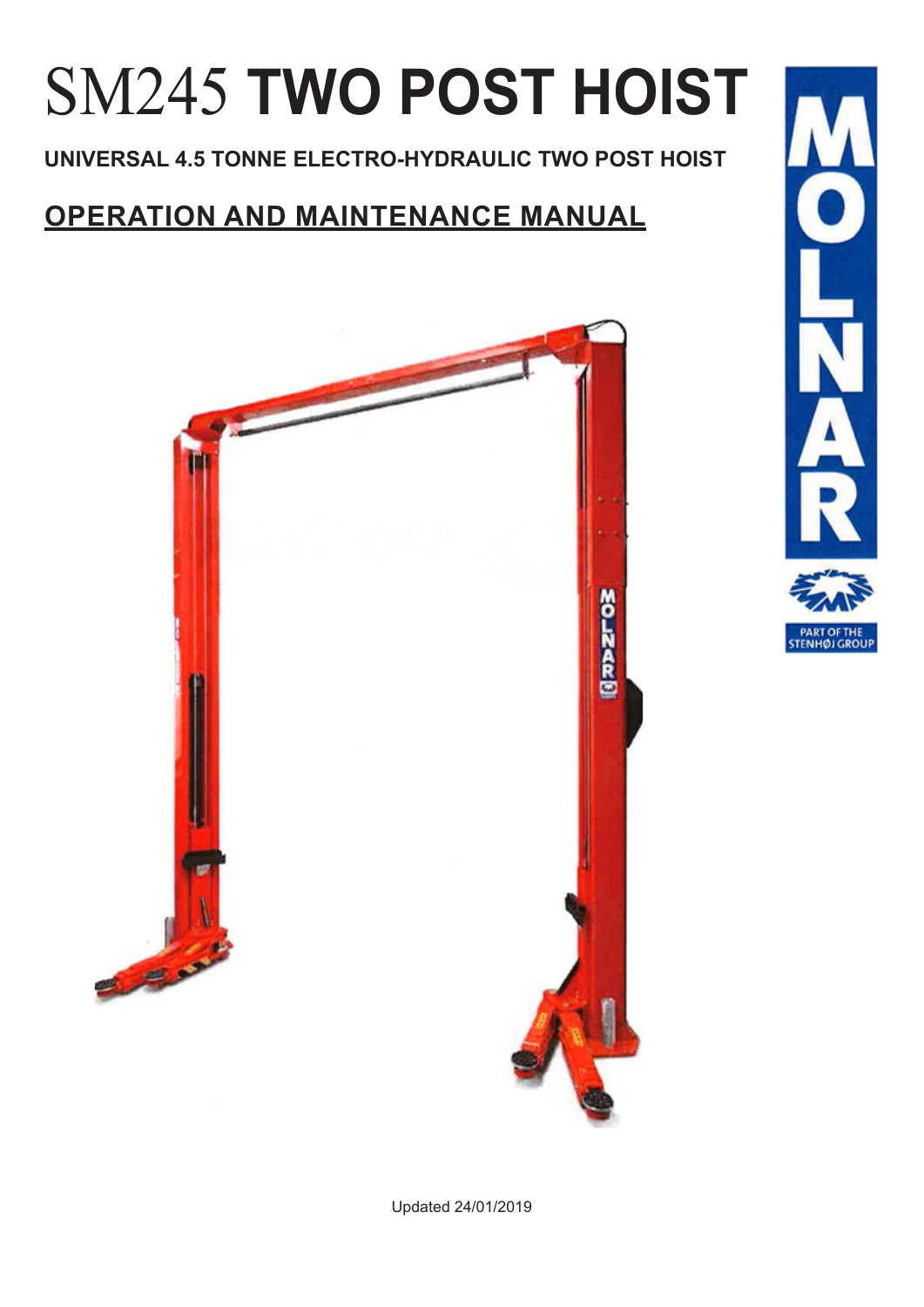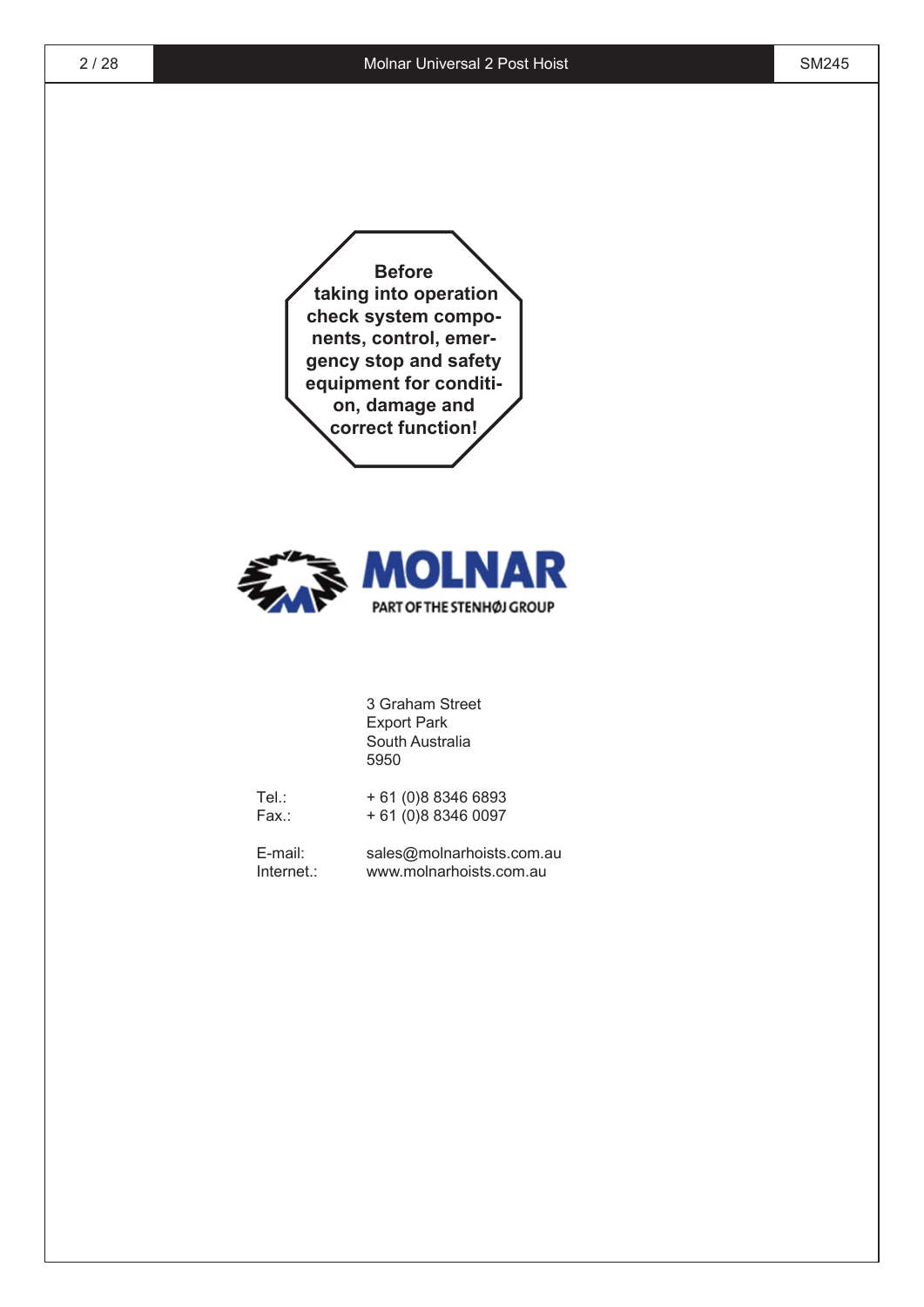### **Table of contents**

| 1              |  |
|----------------|--|
| 1.1            |  |
| 1.2            |  |
| 1.3            |  |
| 1.4            |  |
| 1.5            |  |
| 1.6            |  |
| $\overline{2}$ |  |
| 2.1            |  |
| 2.2            |  |
| 2.3            |  |
| 2.4            |  |
| 2.5            |  |
| 2.6            |  |
| 2.7            |  |
| 2.8            |  |
| 2.8.1          |  |
| 2.8.2          |  |
| 3.             |  |
|                |  |
| 3.1            |  |
| 3.2            |  |
| $\mathbf{4}$   |  |
| 4.1            |  |
| 4.2            |  |
| 4.3            |  |
| 5              |  |
| 5.1            |  |
| 5.2            |  |
| 5.3            |  |
| 5.4            |  |
| 6              |  |
| 6.1            |  |
| 6.2            |  |
| 7              |  |
| 7.1            |  |
| 7.2            |  |
| 7.2.1          |  |
| 7.3            |  |
| 7.4            |  |
| 8              |  |
| 8.1            |  |
| 8.2            |  |
| 8.3            |  |
| 8.4            |  |
| 9              |  |
| 10.            |  |
| 10.1           |  |
| 10.2           |  |
| 11.            |  |
| 12             |  |
| 13             |  |
|                |  |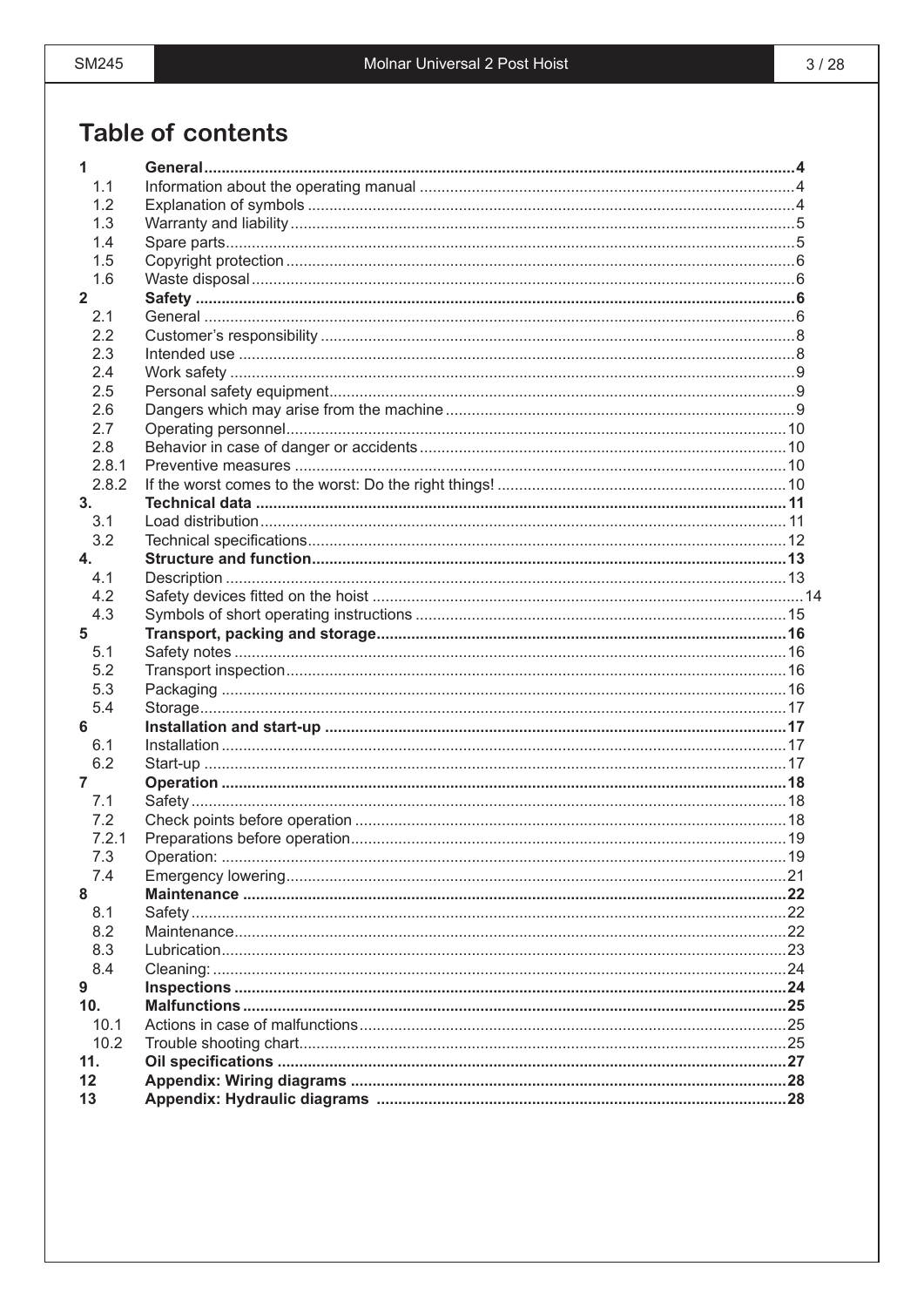### **1 General**

#### **1.1 Information about the operating manual**

This operating manual describes the installation, operation and maintenance of the machine. Strict compliance with all the specified notes on safety and instructions is essential for safe working and proper handling of the equipment.

Apart from that, all accident prevention instructions valid at the place of use and the general safety regulations must also be adhered to.

This operating manual is part of the product and should always be kept in the immediate vicinity of the machine, accessible for the personnel entrusted with installation, operation, maintenance and cleaning.

For better representation of the explanations, the graphical artwork in this manual is not strictly according to scale, but may slightly vary from the actual design of the machine.

The operating manuals of the supporting components apply alongside this operating manual. Please observe the notes contained therein - especially the safety notes.

#### **1.2 Explanation of symbols**

Important safety and machine-technical notes in this operating manual are marked with symbols. The notes must be adhered to in order to avoid accidents, personal injuries and damage to property.



**This symbolizes dangers that can lead to adverse effects on health, injuries, permanent physical damage or to death.**

**Adhere at all costs to the notes specified regarding work safety, and be particularly careful in these cases.**



#### **WARNING! Danger of electric current!**

**This symbol draws attention to dangerous situations involving electrical currents. There is a danger of** serious injury or death if the safety notes are not complied with. The work may only be carried out by **qualified electricians.**

### **ATTENTION!**

**This symbolizes notes, which if not complied with, can lead to damages, malfunctions and/or breakdown of the machine.**



 *NOTE!*

This symbol highlights tips and information that are to be observed for efficient and disruption-free operation of *the machine.*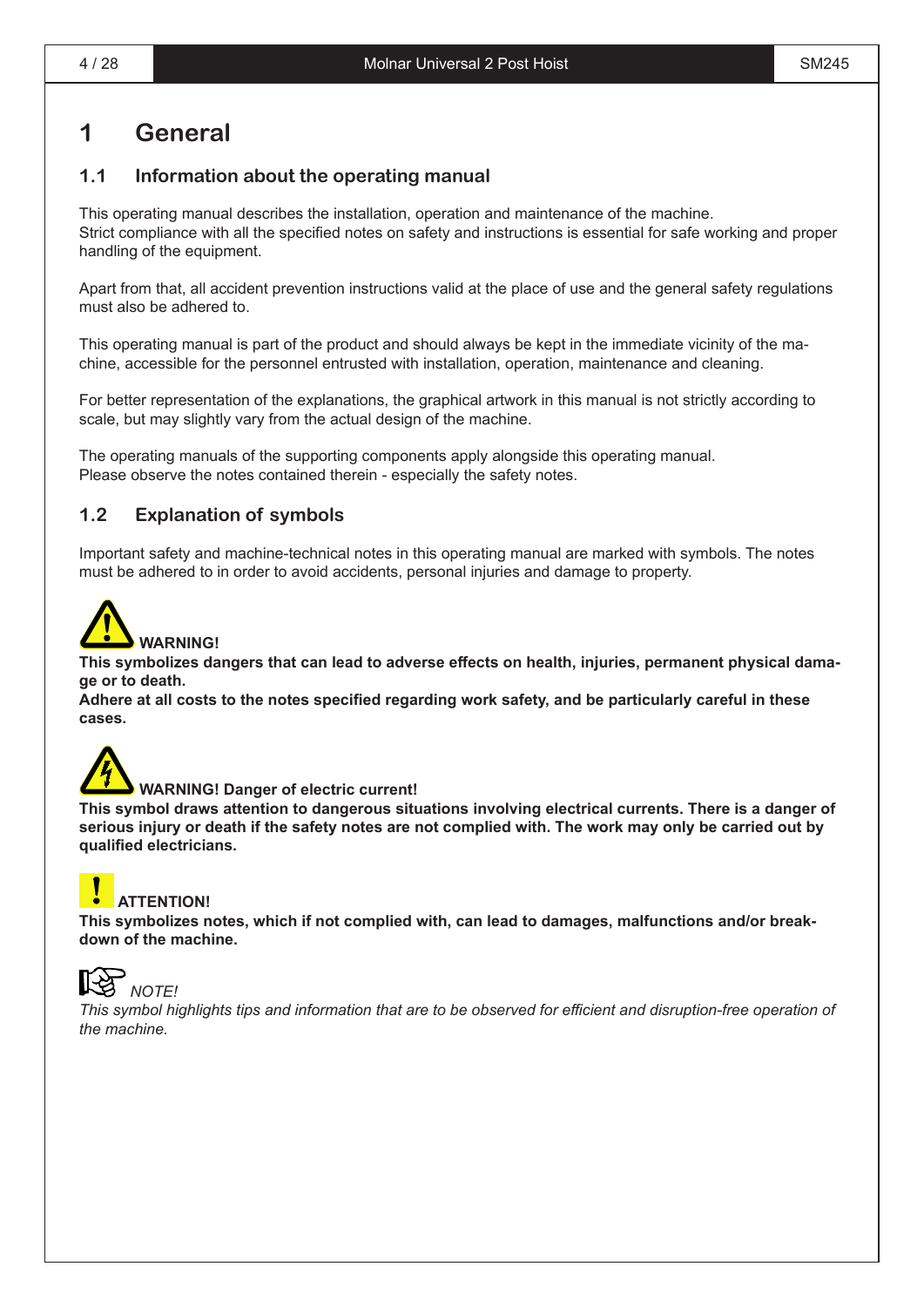#### **1.3 Warranty and liability**

All information and notes in this operation manual are provided under due consideration of valid regulations, the latest technical status of development as well as our years of expertise and experience.

The translation of this operation manual has also been made to the best of our knowledge.

We do not accept any liability for errors in translation. The version marked of the operation manual marked with "Original version" on the front page of the operation manual supplied with the hoist shall be binding.

For optional design versions, the use of additional ordering options or the implementation of the latest technical modifications the actual scope of delivery may differ from the descriptions and illustrations in this manual. If you have any questions please contact the manufacturer.



*This operation manual must be thoroughly read before starting any work with the equipment, especially before commissioning ! The manufacturer assumes no liability for damages or disruptions that occur as a result of non-compliance with the operation manual.*

This operation manual must be kept at the hoist and accessible for all persons working on or with the hoist. Handing over the manual to third party is not permitted and is subject for compensation. Further rights remain reserved.

We reserve the right to technical changes to the product within the framework of improving the usability and further development.

This hoist is guaranteed, covering faults due to manufacturing or material defects, provided that the installation, operation and maintenance instructions are observed. The warranty implies that during the warranty period the manufacturer is committed either to repair or to replace – after own decision - defective spare parts fitted in the hoist. No other warranty claim can be put in under warranty.

#### **1.4 Spare parts**

**IMPORTANT**: Spare parts used in the lifts are quality tested and comply with the criteria laid down in DS/EN 1493:2010. Please note that the use of safety spare parts or other essential components which do not fulfill these criteria may result in the type approval becoming void and the hoist will thereby no longer keep the safety regulations defined by the manufacturer together with the relevant authorities.

The manufacturer's product/deficiency liability and warranty cannot be claimed if concrete damages or failures are a result of the use of spare parts not originating from the factory.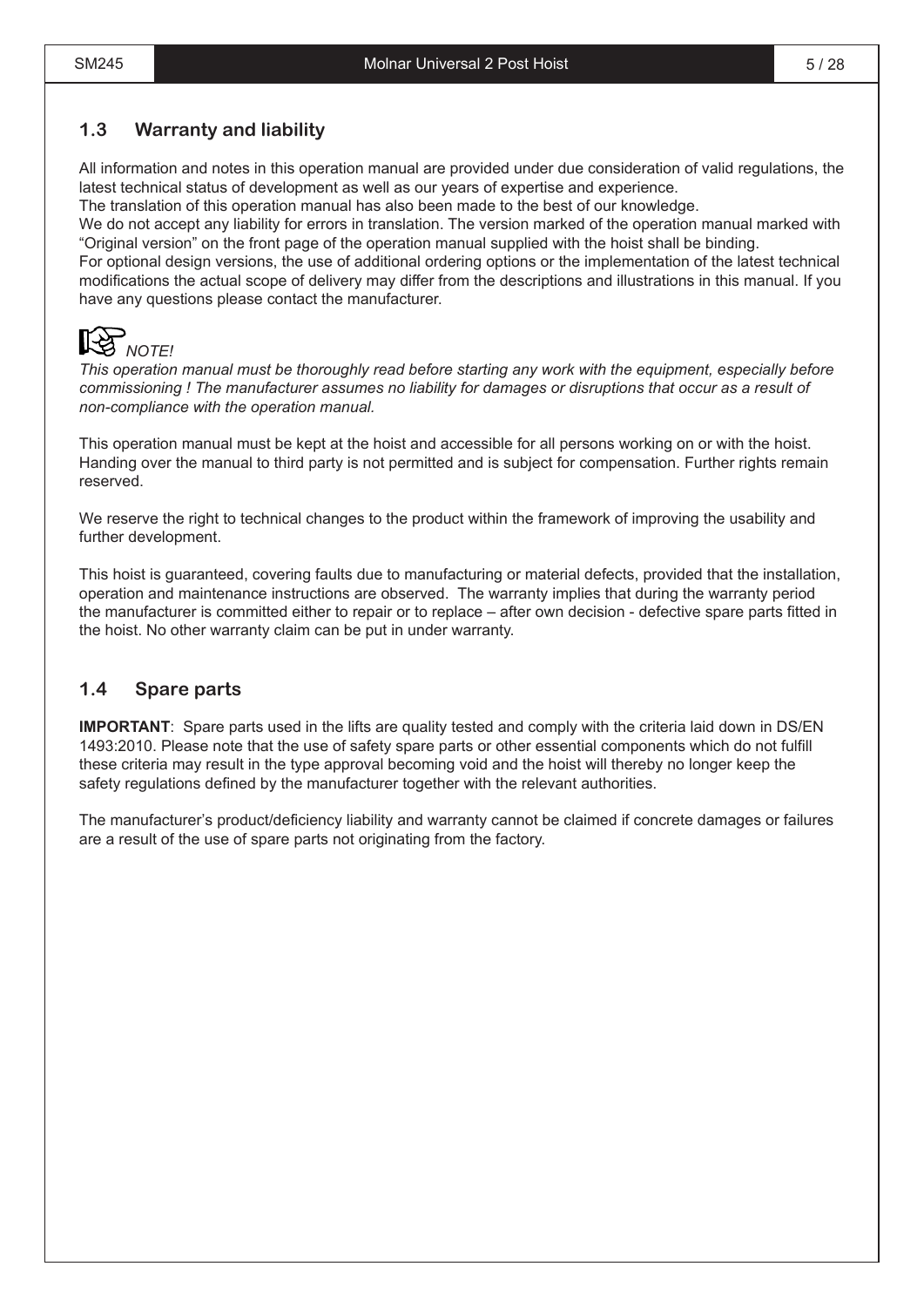### **1.5 Copyright protection**

This operating manual is to be treated as confidential. It is solely intended for persons having to work on or with the equipment. Passing this operating manual on to third parties without a written confirmation is not permitted. If this should be required, please contact the manufacturer.

## *NOTE!*

*Contents, texts, drawings, pictures and other representations are protected by copyright law and are subject to further commercial protection rights. Any misuse is punishable.*

Reproduction of any kind - even in form of excerpts - as well as the utilization and/or disclosure of its content without the written consent of the manufacturer is not permitted. Violations oblige to compensation. Further rights remain reserved.

#### **1.6 Waste disposal**

If no agreement concerning take-back or waste disposal has been made, disassembled components must be passed on for recycling after correct dismantling:

- Metal material residues must be scrapped
- Plastic elements must be forwarded for recycling of plastics
- Other components must be sorted by material properties

### **ATTENTION!**

#### **Electric scrap, electronic components, lubricants and other auxiliary materials must be treated as hazardous waste and must only be disposed of by specially approved waste disposal companies!**

Consumables like greases, oils, conserving and cleansing agents must be removed from the device in a type specific and environmental manner. Use suitable and approved storage containers for the repective consumables. Mark these containers according to their content, filling level and data and store them until final waste disposal in such a way, that any accidental use is ruled out.

### **2 Safety**

This section offers an overview of all important safety aspects for an optimal protection of personnel against danger and ensures safe and disruption-free operation of the machine.

In addition to this, concrete notes on safety to avert danger are provided and marked with symbols in the individual chapters. Furthermore, any pictograms, signs and labels on the machine are to be observed and kept legible at all times.

#### $2.1$ **General**

At the time of development and manufacture the equipment complies with the valid and established technical rules and regulations and is safe to operate. However, danger may arise from this machine if it is used unprofessionally by untrained personnel, or if it is used improperly or not for the purpose it is intended for. Each person entrusted with work on or with the machine must have read and understood the operating manual before starting work.

The customer is advised to demand a written confirmation that all relevant persons have read the operating manual

Changes of any kind as well as attachments or conversions to the machine are prohibited.

Safety, warning and operation related decals on the machine must always be kept in legible condition. Damaged decals or stickers must be immediately replaced.

Specified settings and adjustment ranges must be strictly complied with.

On the following page you can find an example of the EC Certificate of Conformity. The original certificate is part of the technical documentation supplied with the hoist.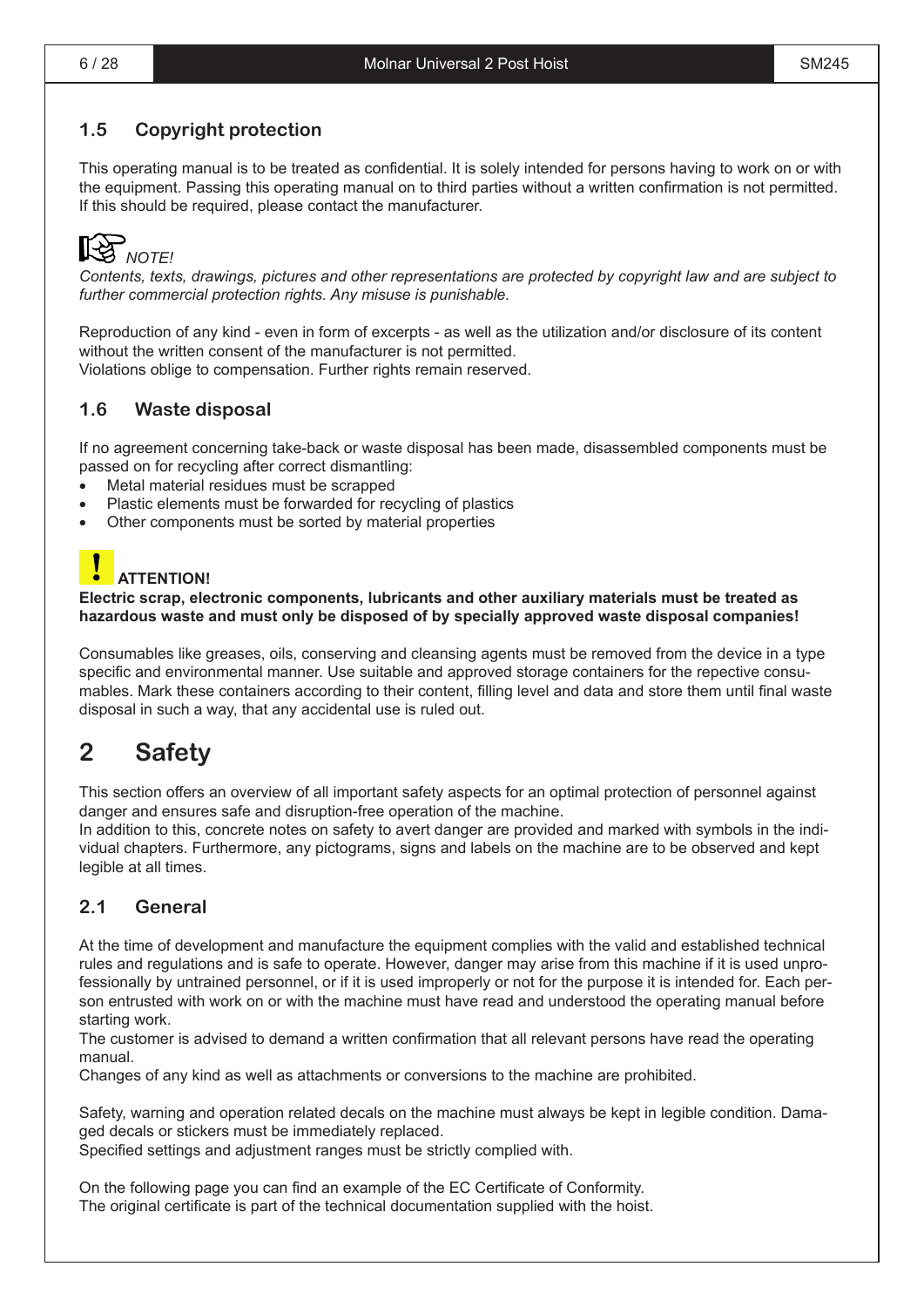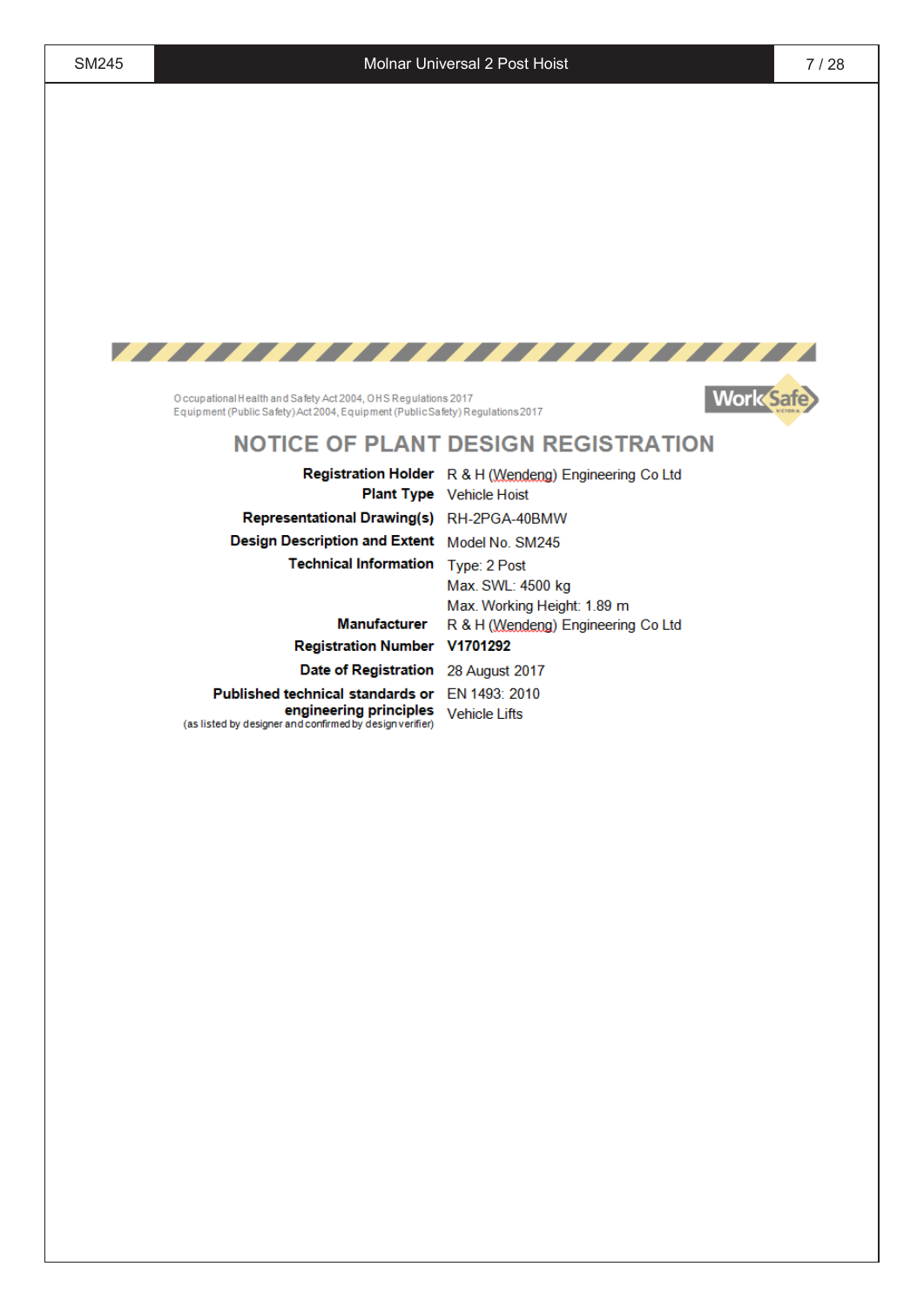#### **2.2 Customer's responsibility**

This operating manual should always be kept in the immediate vicinity of the machine, accessible for the personnel entrusted with installation, operation, maintenance and cleaning.

The machine must only be operated in technically perfect and safe condition.

Always ensure free access to all safety features and check these at regular intervals.

Details concerning industrial safety refer to directives of the European Union valid at the time the machine was manufactured. The customer is obliged to determine compliance of work safety measures specified with the current status of legal statutes and to observe any new regulations over the entire period in which the machine is used. Outside of the European Union, the laws on industrial safety and regional directives and regulations valid at the place of use of the machine are to be complied with.

The generally valid notes on industrial safety and accident prevention instructions as well as the valid environmental protection regulations applicable at the place of use are to be observed and adhered to alongside the notes on industrial safety in this operating manual.

The customer and personnel authorized by him/her are responsible for the disruption-free operation of the machine as well as for unambiguous determination of responsibilities during installation, operation, maintenance and cleaning of the machine.

Details of the operating manual are complete and must be adhered to without limitation!

Furthermore, the customer must also ensure that:

- Other dangers that result from special working conditions at the place of use are determined in a risk assessment.
- All other instructions and notes on safety that result from the risk assessment of workplaces on the machine are summarized in operating instructions.

#### **2.3 Intended use**

Operational safety is only guaranteed when adhering to the intended use of the device.

This lifting device is specially developed to lift motor cars and we strongly recommend not to lift any other equipment with this automotive lift.

The lifting platform has been designed and built for the use inside workshops.

Use of the hoist for undersealing of cars and car wash is not allowed.

Riding, climbing and/or standing on the lifting platform as well as using it for lifting or lowering loads other than the ones specified above or installing and operating it outside in an unprotected environment is prohibited.

### **ATTENTION!**

#### Any other use of the device that differs from this or exceeds this is prohibited and is not considered **unintended use!**

Claims of any kind against the manufacturer and/or his authorized representatives resulting from damage caused by unintended use of the device are excluded. The customer is solely liable for any damage occurring during unintended use.

Intended use also includes correct adherence to assembly, operating, maintenance and cleaning instructions.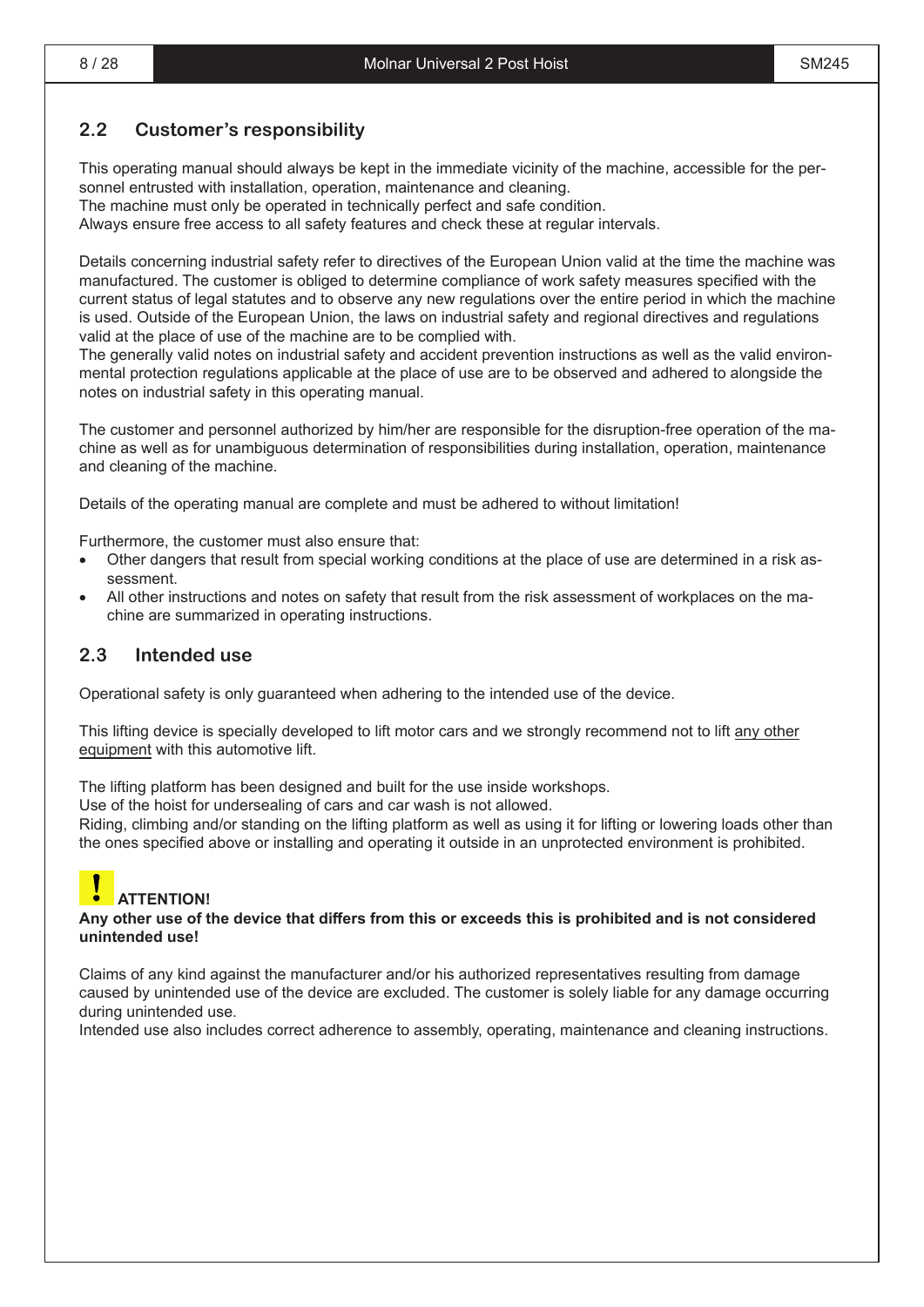### **2.4 Work safety**

Compliance with the notes on safety can help to avoid personal injury and material damage when working on the machine. Failure to comply with these notes will cause a considerably risk of injury for persons and danger of damage or destruction of the machine.

Non-compliance with the safety regulations causes the exclusion of any liability or compensation claims against the manufacturer or his representative.

### **2.5 Personal safety equipment**

In principle, the following is to be worn when working on or with the machine:

#### **Protective working clothes**

Tight fitting work clothing (minimal tear strength, no wide sleeves, no rings or other jewelers etc.) Safety gloves

#### **Safety boots**

for protection against heavy falling down objects and slipping on non-skid proof ground

#### **2.6 Dangers which may arise from the machine**

The machine was subjected to a risk analysis. The resultant construction and design of the machine corresponds to the current status of technology. However, certain remaining risks cannot be avoided!

This device works with electrical voltage.

#### **WARNING! Danger of electric current!**

Electrical power can cause severe injuries. There is a danger to life caused by electric current if the **insulation or individual components are damaged.**

Switch off the main switch and secure against switching on again before maintenance, cleaning or repair work. Switch off the power supply before starting work in the electrical system and make sure that the system is dead. Do not remove any safety features or do not modify such installations in a way that would adversely affect their function.

The equipment is supported by hydraulic components.

#### **WARNING! Danger of injury!**

**Hydraulic power can cause severe injuries. In case of damage to individual components fluid may escape under high pressure and cause injury and material damage!**

Always relieve all pressures before starting work in the hydraulic system. Do not remove any safety features or make them inoperative as a result of modifications. Do not change any pressure settings beyond the values specified in this operating manual.

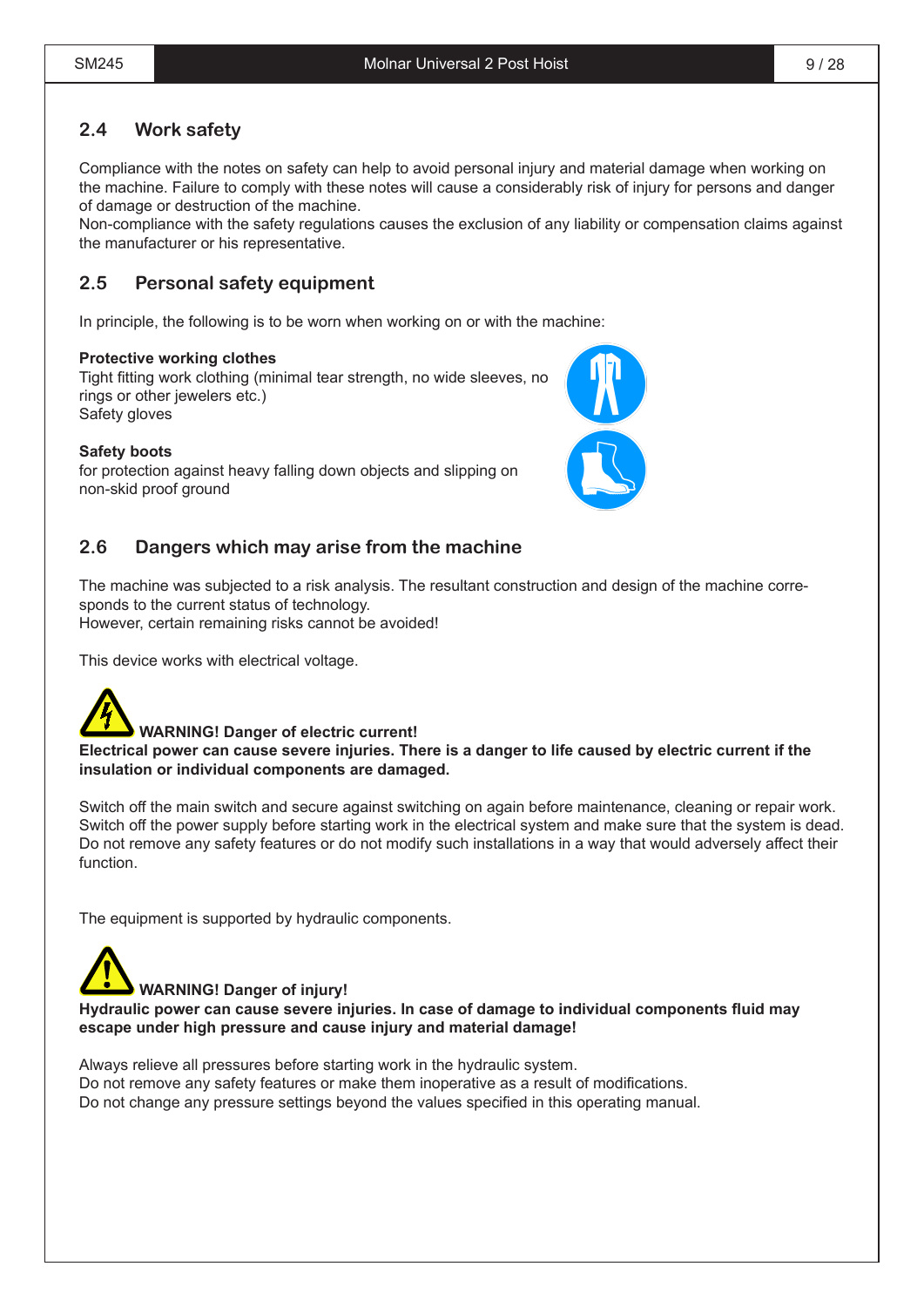#### **2.7 Operating personnel**

The device must only be operated and serviced by authorized, trained and instructed expert persons who:

- are at least 18 years of age and
- have been thoroughly instructed in operation and
- can provide evidence of their suitability to operate lifting platforms and
- have been entrusted in writing by the operating company to operate the lifting platform

An instructed person is someone who has been trained and, if necessary, instructed practically in the tasks entrusted to him/her and the possible dangers resulting from improper actions; and who has been instructed both about the necessary protective features and about protective measures.

Qualified personnel include those who can assess the work entrusted to them and recognize potential dangers based on their specialist training, knowledge and experience as well as their knowledge of appropriate conditions.

If personnel do not have the necessary knowledge, then they are to be trained accordingly.

The equipment must only be operated and serviced by persons who are able to perform their work in a reliable manner. For this purpose, any mode of operation that adversely affects the safety of persons, the environment or the machine is to be avoided. Persons who are under the influence of drugs, alcohol or medication that affects their responsiveness may under no circumstances carry out work on or with the machine.

The employment of personnel must be based on the applicable regulations concerning age and qualification.

The responsibilities concerning operation and maintenance must be clearly specified in order to avoid uncertainties in competence.

The operator must ensure that unauthorized persons keep a sufficient clearance to the equipment.

The operator is obliged to report immediately any changes to the equipment which adversely affect the safety to the operator.

#### **2.8 Behavior in case of danger or accidents**

#### **2.8.1 Preventive measures**

- Always be prepared for accidents or fire !
- Keep first aid equipment (first aid kit, blankets, etc.) and firefighting equipment close to hand.
- Make personnel familiar with the location and use of safety, accident reporting, first aid and rescue equipment and have this training confirmed.
- Clear access routes for rescue vehicles.

#### **2.8.2 If the worst comes to the worst: Do the right things!**

- Shut down the machine immediately.
- Inform the responsible person at the place of use.
- Alarm a physician and the fire brigade.
- Rescue persons from the danger zone, start first aid measures.
- Keep access routes for rescue vehicles clear.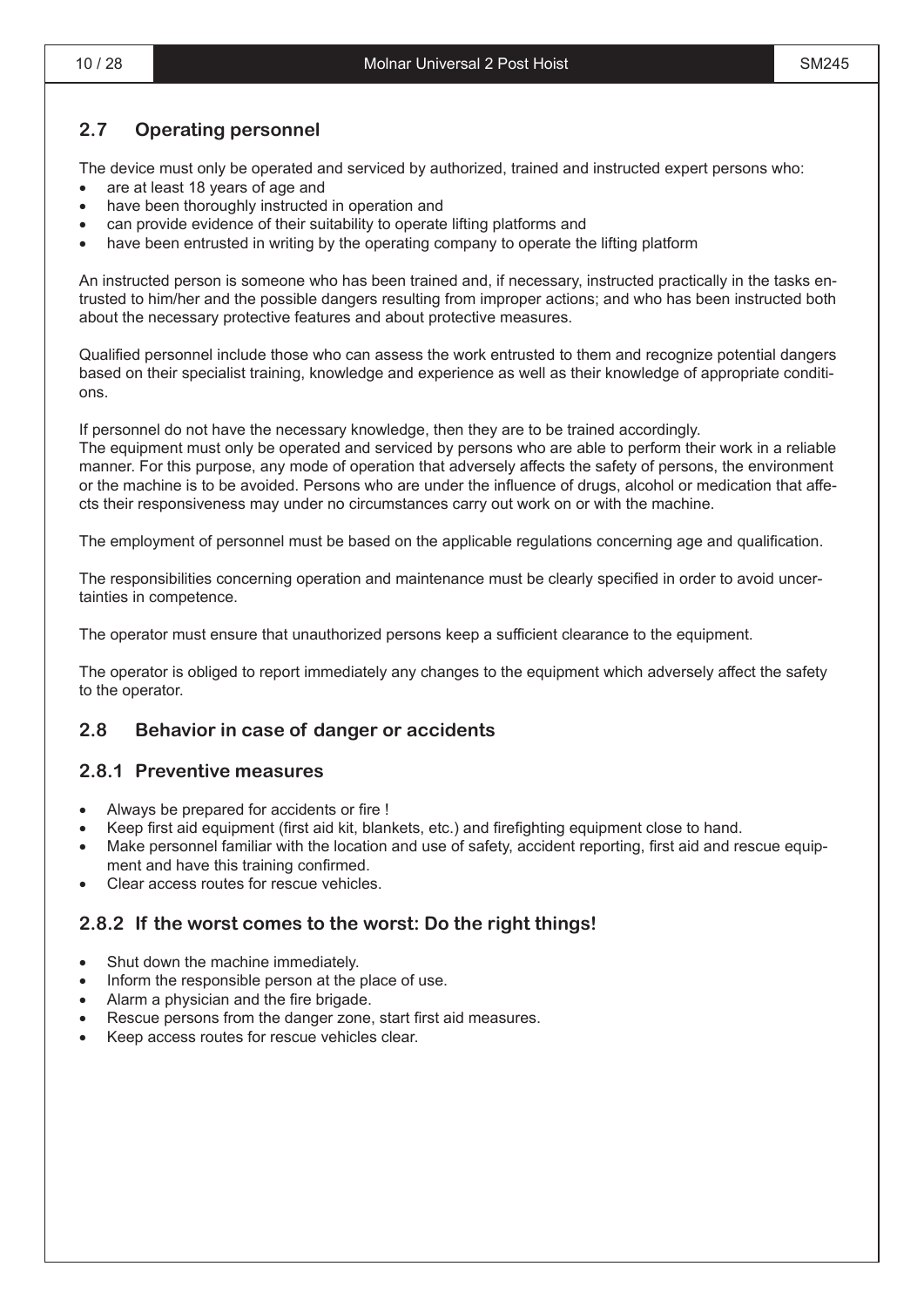### **3. Technical data**

#### **3.1 Load distribution**

Front load ratio (Fv) : rear load ratio (Fh) Fv: 60% , Fh: 40%

This assumption is based on a vehicle with a wheel base of 1,00 m.

= Recommended drive-on direction

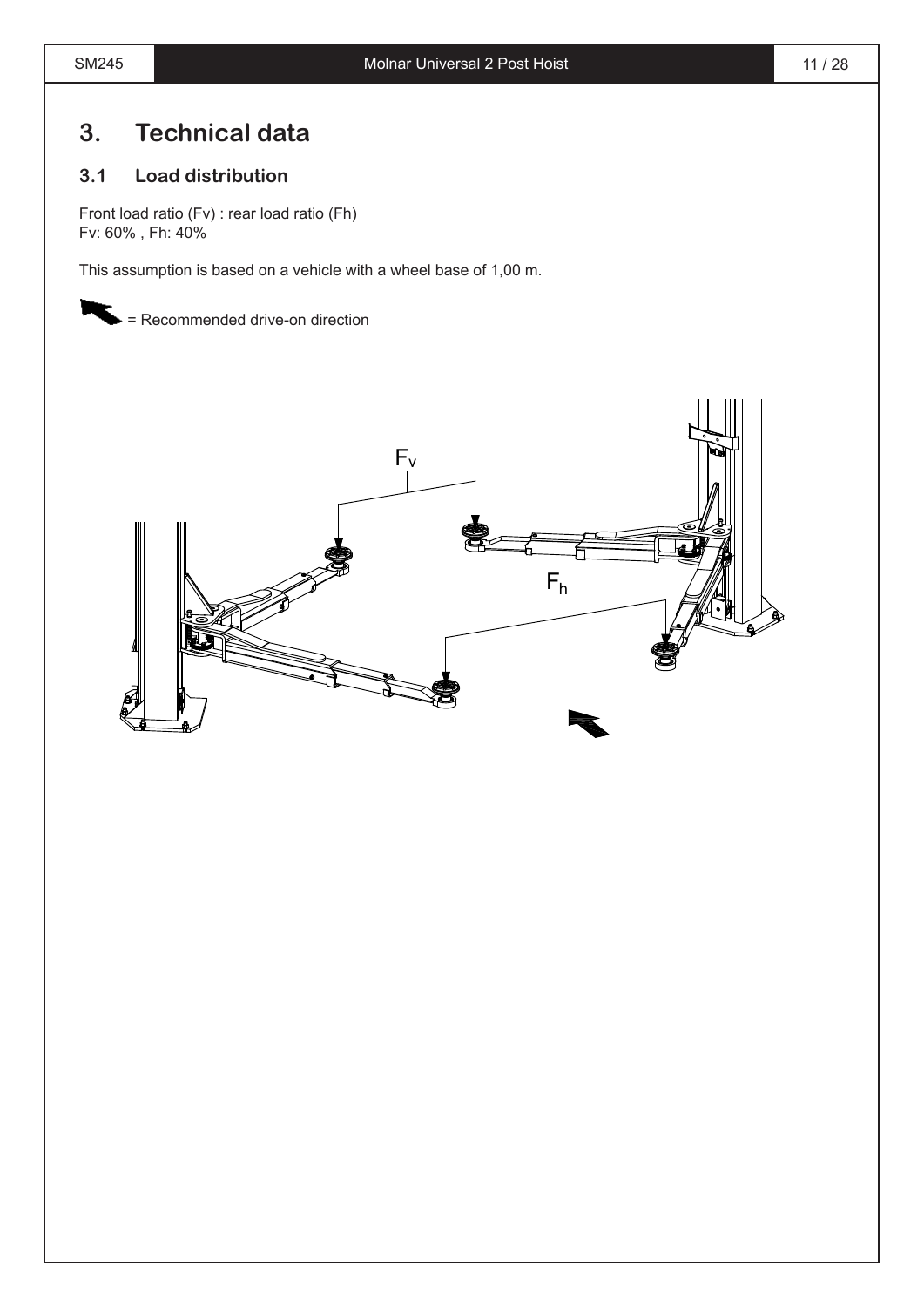### **3.2 Technical specifications**

|                                                           | SM245                          |
|-----------------------------------------------------------|--------------------------------|
| Max. lifting capacity                                     | 4.000 kg                       |
| Lifting time                                              | 30 sec.                        |
| Lowering time                                             | $30 \text{ sec}$               |
| Lifting height                                            | 1890 mm                        |
| Operation temperature                                     | $\div 10^\circ$ 60 $^\circ$    |
| Noise level (measured at control<br>unit at 1.6 m height) | 85dB (A)                       |
|                                                           |                                |
| Mains voltage<br>Power                                    | 230-400/3/50+N +PE<br>$2.2$ kW |
| Revolutions/min                                           | 1400 rpm                       |
|                                                           | 400/3/60+N +PE                 |
|                                                           | 2,2kW<br>1630 rpm              |
| Pre-fuse                                                  | 16A slow                       |
|                                                           |                                |
| Max. operating pressure                                   | 160 bar                        |
| Setting of pressure control valve<br>max.                 | $165$ bar                      |
| Output (at 50 Hz)                                         | 10 l/min                       |
| Oil contents                                              | Approx. 8,4 I                  |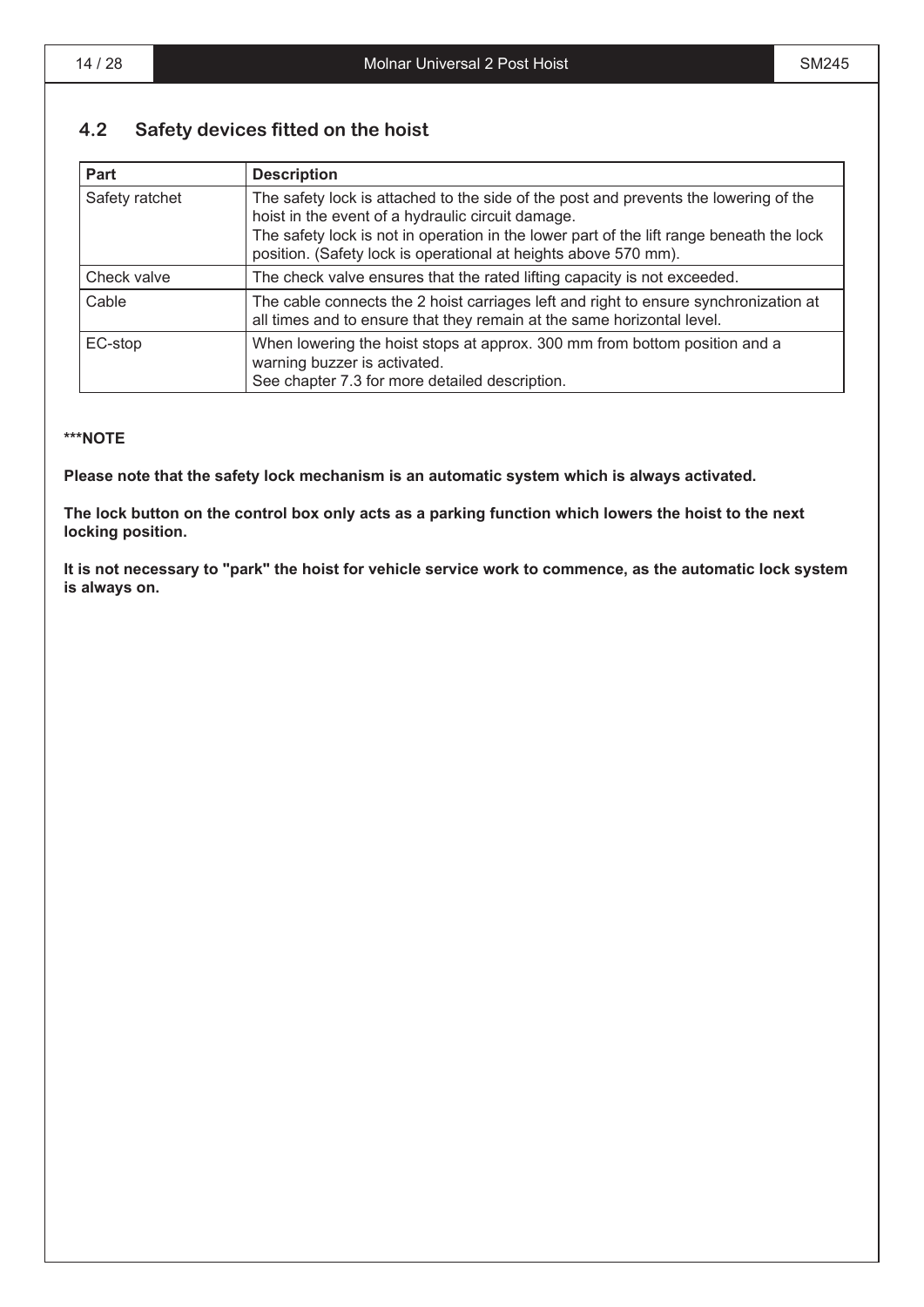#### **4.3 Symbols of short operating instructions**

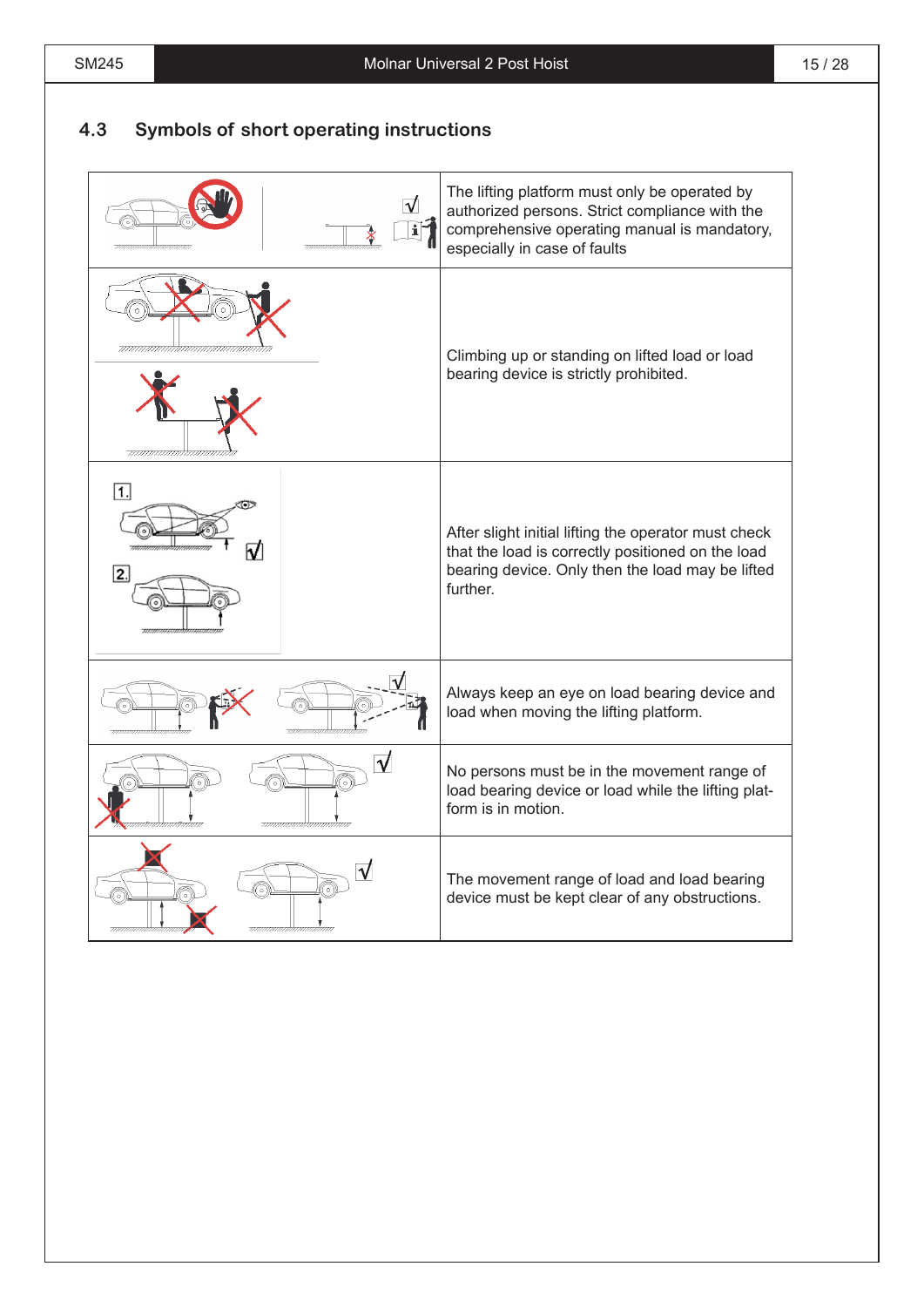### **5 Transport, packing and storage**

#### **5.1 Safety notes**



#### **WARNING! Danger of injury!**

**There is a danger of injury from falling parts when lifting, swinging and lowering. The machine can be damaged or destroyed by improper transporting.**

For this reason, fundamentally observe the following safety notes:

- Only use permissible lifting tackle and sling gear with sufficient bearing capacity.
- Only secure the machine on the fastening points provided; do not fasten onto projecting machine parts or eyelets of attached components. Make sure the sling gear is secure !
- Ropes and chords must be equipped with safety hooks. Do not use any torn or worn ropes. Do not lay ropes and chords on sharp edges and corners, do not knot and do not twist. Pay attention to the centre of gravity of the machine when fastening tackle.
- Never lift, swing or lower loads over people.
- Always move the machine with the greatest of care and attention.



**Suspended loads can fall down and lead to severe injuries. Do not stand or pass under suspended loads when transporting with lifting tackle!**

#### **5.2 Transport inspection**

Check delivery immediately on receipt for completeness and transport damage.

Do not accept delivery or only accept under proviso if there is externally recognizable transport damage. Note the scope of damage on the transport documents/delivery note of the carrier. Start complaints procedure. Complain about hidden deficiencies as soon as they are discovered as compensation claims can only be asserted within the applicable complaints period.

#### **5.3 Packaging**

If there is no returns agreement for the packaging, separate materials according to type and size and direct to further use or re-cycling.

### **ATTENTION!**

**Always dispose of packaging materials in an environmentally friendly manner and in accordance with the applicable, local disposal guidelines. If necessary, commission a re-cycling company.**



#### *NOTE! Good for environmental protection!*

*Packaging materials are valuable raw materials and can continue to be used in many cases or sensibly reconditioned and re-cycled.*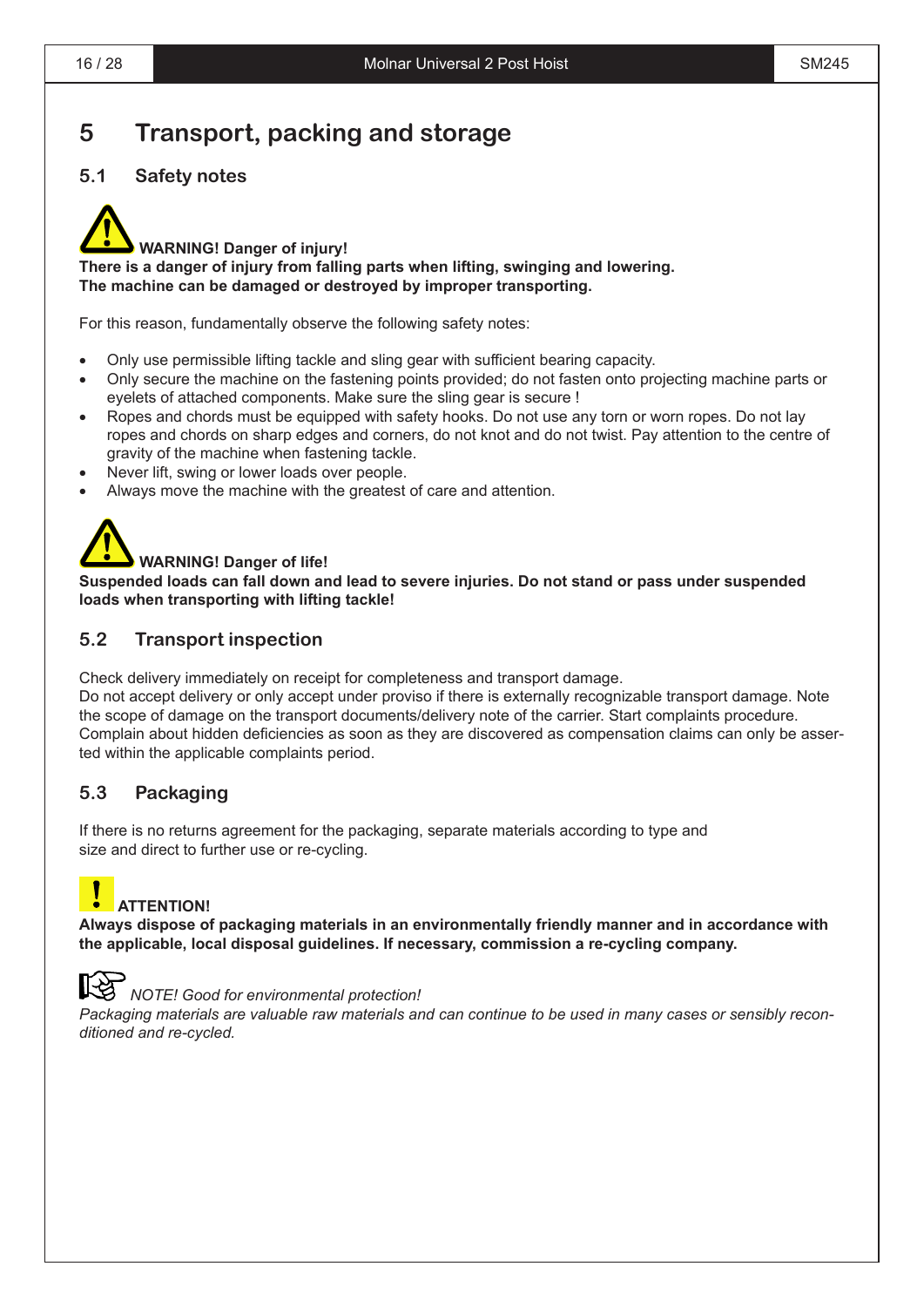#### **5.4 Storage**

Keep packed goods packed up until installation and store such items as specified on the externally attached installation and storage information.

Store packing units only under the following conditions:

- Do not keep in the open-air.
- Store in a dry and dust-free environment.
- Do not subject to aggressive media.
- Protect against direct sunlight.
- Avoid mechanical vibrations.
- Storage temperature: 15 to 25 °C
- Relative humidity: max. 60 %
- For longer periods of storage (> 3 months), check the general condition of all parts and the packaging at regular intervals. If necessary touch up or renew the conservation.

### **6 Installation and start-up**

#### **6.1 Installation**

In order to come up to your expectations now and in the future the hoist must be installed in strict accordance with the installation instructions and maintained according to our recommendations.

As agreed, the equipment will be installed by employees of the manufacturer or by authorized partner companies.

Unauthorized assembly or installation work is not permitted.



#### **WARNING! Danger of injury!**

Improper installation and assembly can lead to severe personal injury and/or material damage. Installation and assembly work may only be carried out by trained technical staff while observing the safety **instructions.**

Contact your distributor for the name and address of the nearest authorized service shop.

#### **6.2 Start-up**

As agreed, initial start-up of the equipment will be carried out by employees of the manufacturer or by authorized partner companies.

Unauthorized initial start-up is not permitted.

The machine is handed over to the customer following set-up, initial start-up and implementation of test runs by the manufacturer. After this the machine can be operated in strict compliance with the information in the operating instructions.



Start-up may only be carried out by qualified technical personnel while observing the safety instruc**tions.**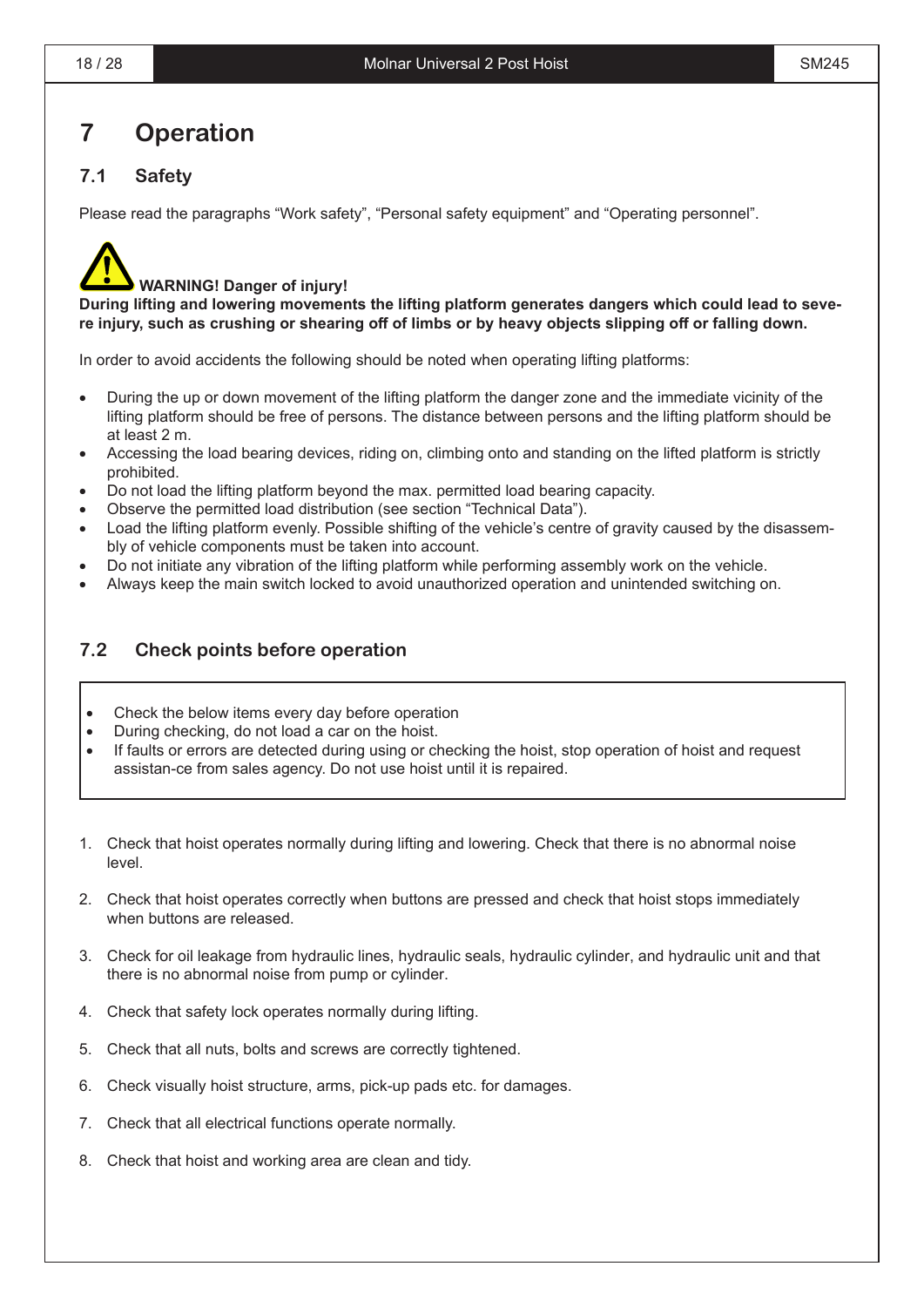#### **7.2.1 Preparations before operation**

Check the following items before loading a car on to the hoist;

- 1. Ensure that hoist is in bottom position.
- 2. Prohibit access of unauthorized persons to hoist area.
- 3. If hoist has been out of use for a long time check oil level in pump unit and top up if necessary. Operate hoist up and down 2-3 times without load.
- 4. When driving a car on to hoist ensure that car is equally distant from each post.
- 5. Do not change pre-set safety valve pressure as this is adjusted by manufacturer.
- 6. If oil level is too low hoist cannot operate effectively. Do not operate hoist under these conditions.
- 7. Before lowering car hoist, check that hoist area is clear and that there are no persons or obstructions to prevent lowering.
- 8. Passenger transport on hoist or in/on vehicle is forbidden.
- 9. During winter season, operate hoist 3 to 5 times without load in 5°~-20°. Do not use hoist in temperature below -20°.

#### **7.3 Operation:**

Positioning of vehicle:

Drive the vehicle in between the 2 posts and turn the 4 telescopic arms under the vehicle.

Lifting:

Position the adjustable arms in order that the skid-proof pick-up pads are placed under the supporting parts of the vehicle.

Place the pick-up pads carefully in order to prevent the car from slipping off. The lifting pad must be loaded centrically ! The load distribution permitted between front and rear arms of 2:3 respectively 3:2 must not be exceeded.

Center of lifting point



Adjust the pick-up pads in height so as to catch the 4 lifting points simultaneously.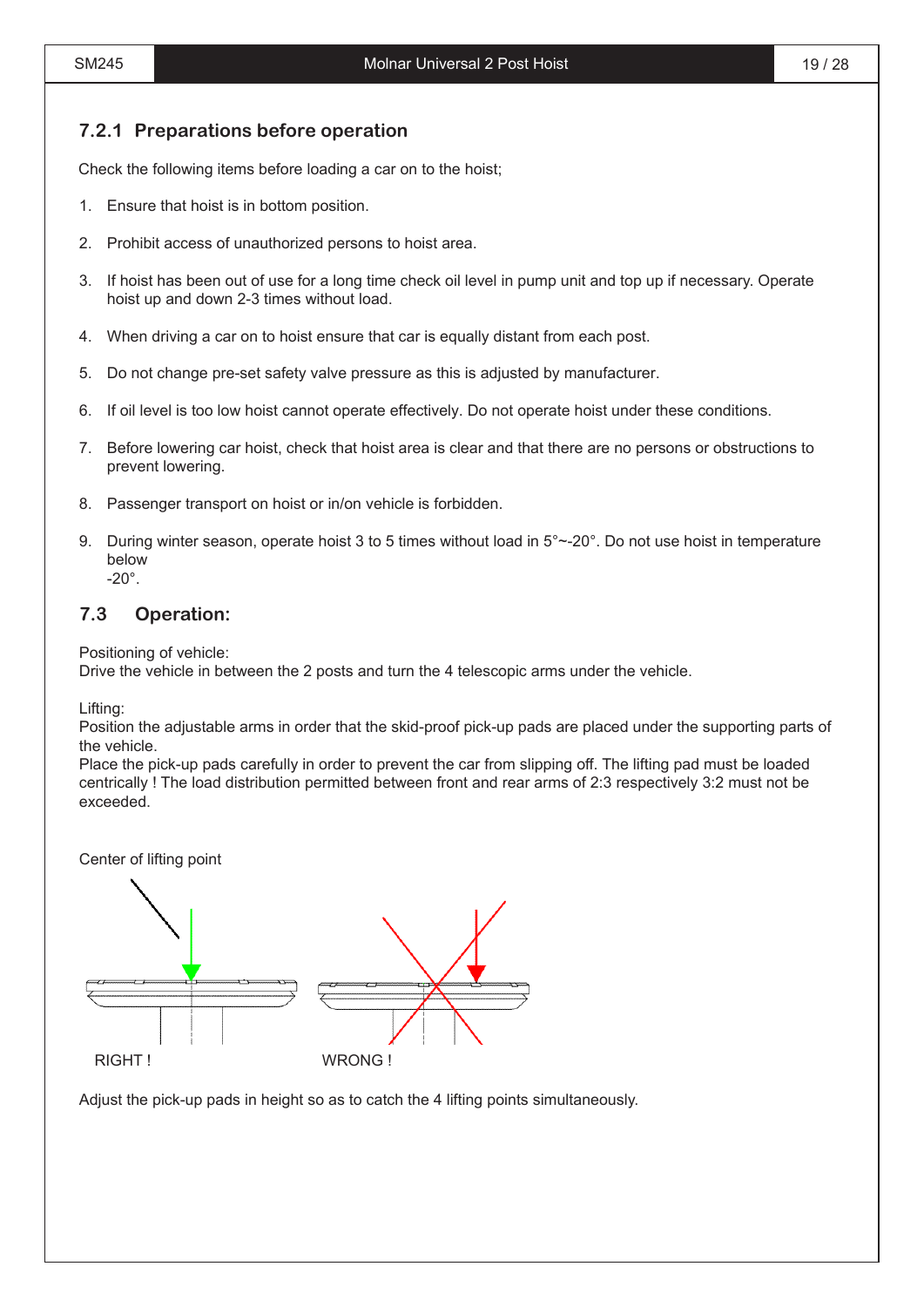Push UP -button  $\spadesuit$ . Lift the vehicle approximately 10 cm.

Check once more that the pick-up pads are correctly placed and make sure that the arm locks are engaged by pulling the arms backwards and forwards.

Lift the vehicle to required working position. Watch vehicle and lift during the entire lifting movement.

#### **Lowering**:

Check that the working area of the hoist is vacant.

Check that all objects have been removed from the working area of the hoist.

Activate Down-button  $\blacklozenge$ until the required position has been reached. Watch vehicle and lift carefully during the whole lowering movement.

**EC-Stop:** When lowering the hoist stops approx. 300 mm from bottom position and an acoustic warning signal is heard. Before continuing the lowering the operator has to check once again that no person can be injured. Then the hoist can be lowered to bottom position by releasing and re-activating the Down-button, the acoustic warning will be heard until bottom position has been reached.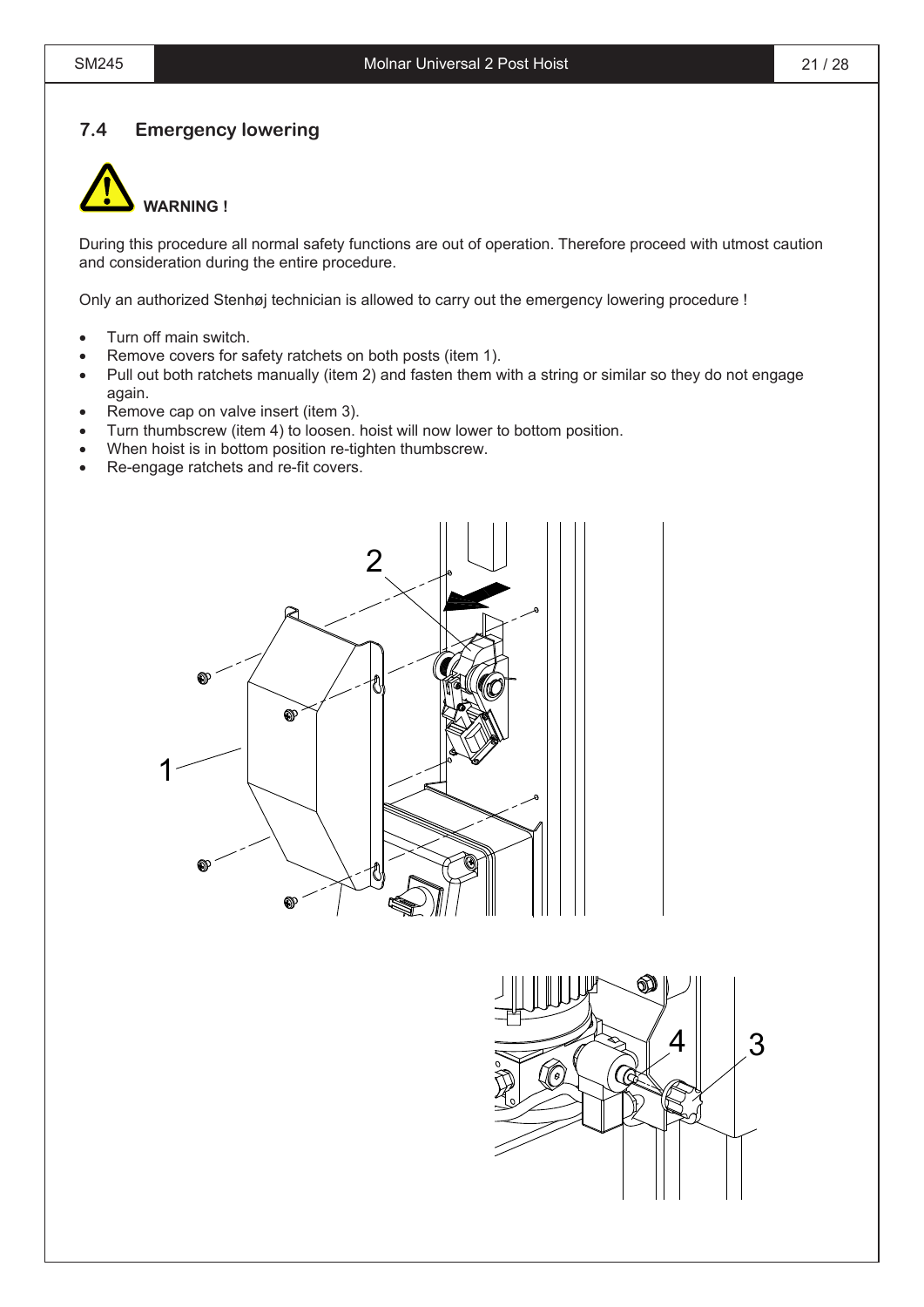### **8 Maintenance**

#### **8.1 Safety**



#### **WARNING! Danger of injury!**

**Improperly performed maintenance work can lead to severe physical injury or damage to property. Any work related with care and maintenance must only be carried out by qualified and authorized expert personnel.**

Strictly observe when performing maintenance work:

- Switch off the system and secure against switching on again.
- Perform work only with the device stopped.
- Secure movable parts against unintended movement.
- See paragraph "Personal safety equipment"



#### **WARNING! Poisoning hazard!**

**Lubricants are harmful to health! Skin damage (rashes, inflammation, allergies, etc.) can occur on contact of skin with oils and lubricating greases.**

Therefore:

- Please observe instructions and safety data sheets from the manufacturer !
- Lubricants are not to be consumed or swallowed. In case of unintended consumption seek medical advice immediately (bring along the packing).
- When handling lubricants, use suitable skin protective and skin-care products or oil-resistance gloves.
- Rinse any spatters in the eye immediately with a lot of water!
- If the skin is dirtied by any lubricants, wash off immediately with soap and water.



#### **WARNING! Danger of injury!**

Lubricants which fall on the ground are a source of danger as they present a risk of slipping. Lubri**cants are to be adsorbed and removed by spreading sawdust or oil adsorption and afterwards scrapped according to local environment regulation.** 

#### **8.2 Maintenance**

Oil level check: Check regularly the oil level in tank under pump. Fill up if necessary.

- Oil change: First oil change after 6 weeks' operation, thereafter once a year or once per 1500 lift cycles.
- Oil contents: See "Technical specifications".

Oil type: See "Oil specifications".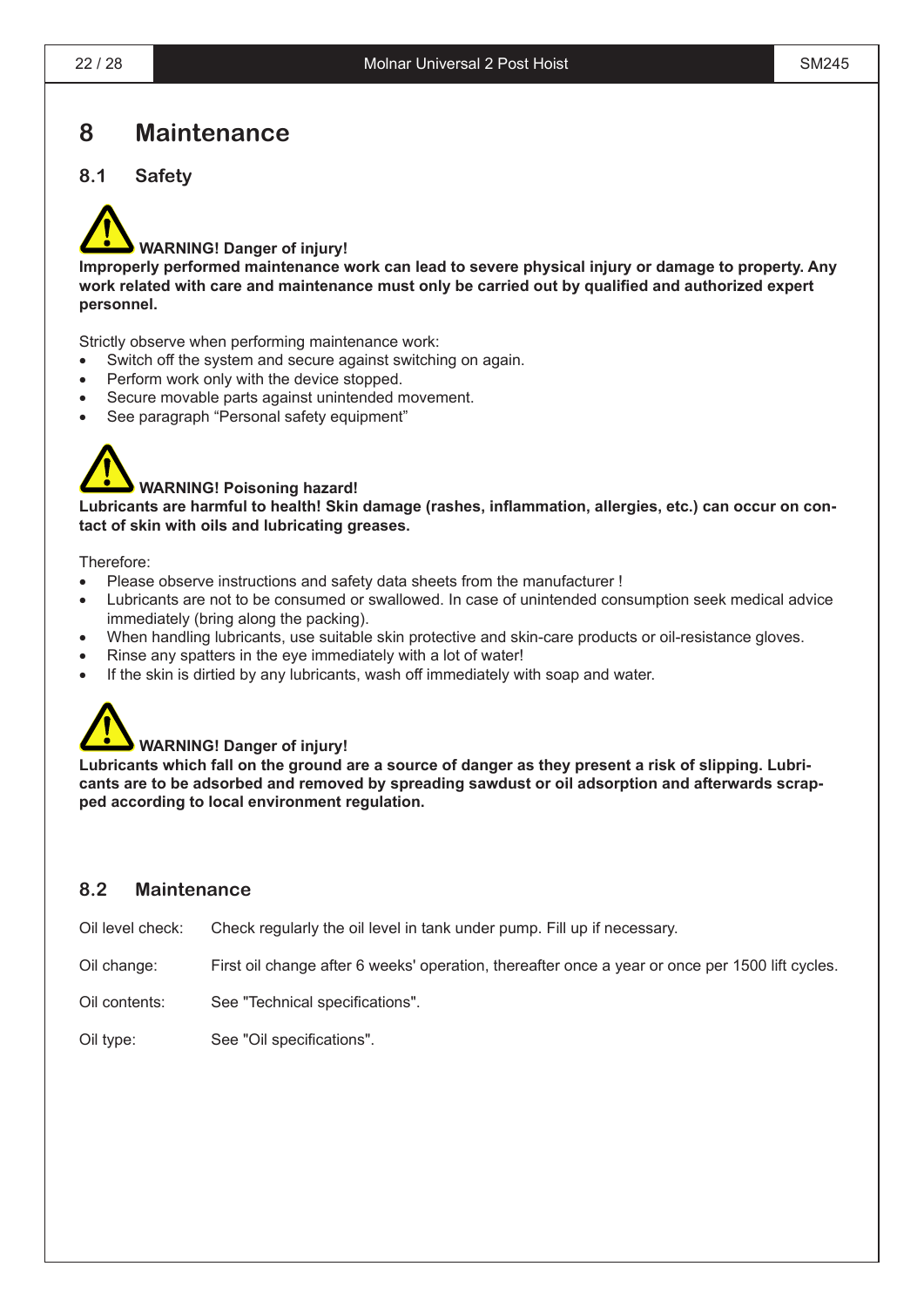#### **Expansion bolts:**

These must be re-tightened once a year with the following torque:

| Model:     | Torque: |
|------------|---------|
| Thru-bolt  | 240 Nm  |
| <b>STA</b> | 150 Nm  |

#### **Adjustment of cables:**

Steel cables will stretch depending on the operational load and therefore require adjustment as follows, at least once a year:

- a. Park hoist in adequate working height.
- b. Check that both carriages are placed at the same height.
- c. Tighten the lock nut on the two cables, torque 5 Nm.
- d. Lower hoist again.

#### **Check list and periodic maintenance:**

| When:             | Where:                 | What:                            | How?     | <b>Action</b> |
|-------------------|------------------------|----------------------------------|----------|---------------|
| Every week        | Rubber pads            | Wear and deformation             | Visually | Replace       |
|                   | Safety ratchets        | Damages                          | Measure  | Replace       |
| Every 3<br>months | Cables                 | Wear, breakage og<br>deformation | Visually | Replace       |
|                   | Pins for arm locks     | Funktion of arm locks            | Visually | Replace       |
|                   | Arm locks              | Funktion of arrm locks           | Visually | Replace       |
|                   | Cover for control unit | Wear and deformation             | Visually | Replace       |
| Every 6           | Sliding blocks         | Wear                             | Visually | Replace       |
| months            | Electrical components  | Damages                          | Measure  | Replace       |
|                   | Hydraulic oil          | Too low oil level                | Visually | Replace       |

#### **8.3 Lubrication**

The lift demands inspection every 6 months only, where all movable parts are to be lubricated as follows:

|    | Where:                                                      | What:                                                                                                            | Products recommended:                                           |
|----|-------------------------------------------------------------|------------------------------------------------------------------------------------------------------------------|-----------------------------------------------------------------|
|    | Guiding edges for nylon sli-<br>ding blocks inside the post | Lithium grease:<br>Lithium soap grease with high pressure<br>additives, consistence NLGI 2<br>(apply with brush) | - Castrol APS 2*<br>- Shell Retinax EP 2<br>- Q8 Rembrandt Moly |
|    | Cables                                                      | Thin oil                                                                                                         |                                                                 |
| 3. | Suspension for arms                                         | Lithium grease                                                                                                   | - see item 1                                                    |
| 4. | Arm locks                                                   | Lubricating oil                                                                                                  |                                                                 |

\*) Lubricated/greased from manufacturer with these products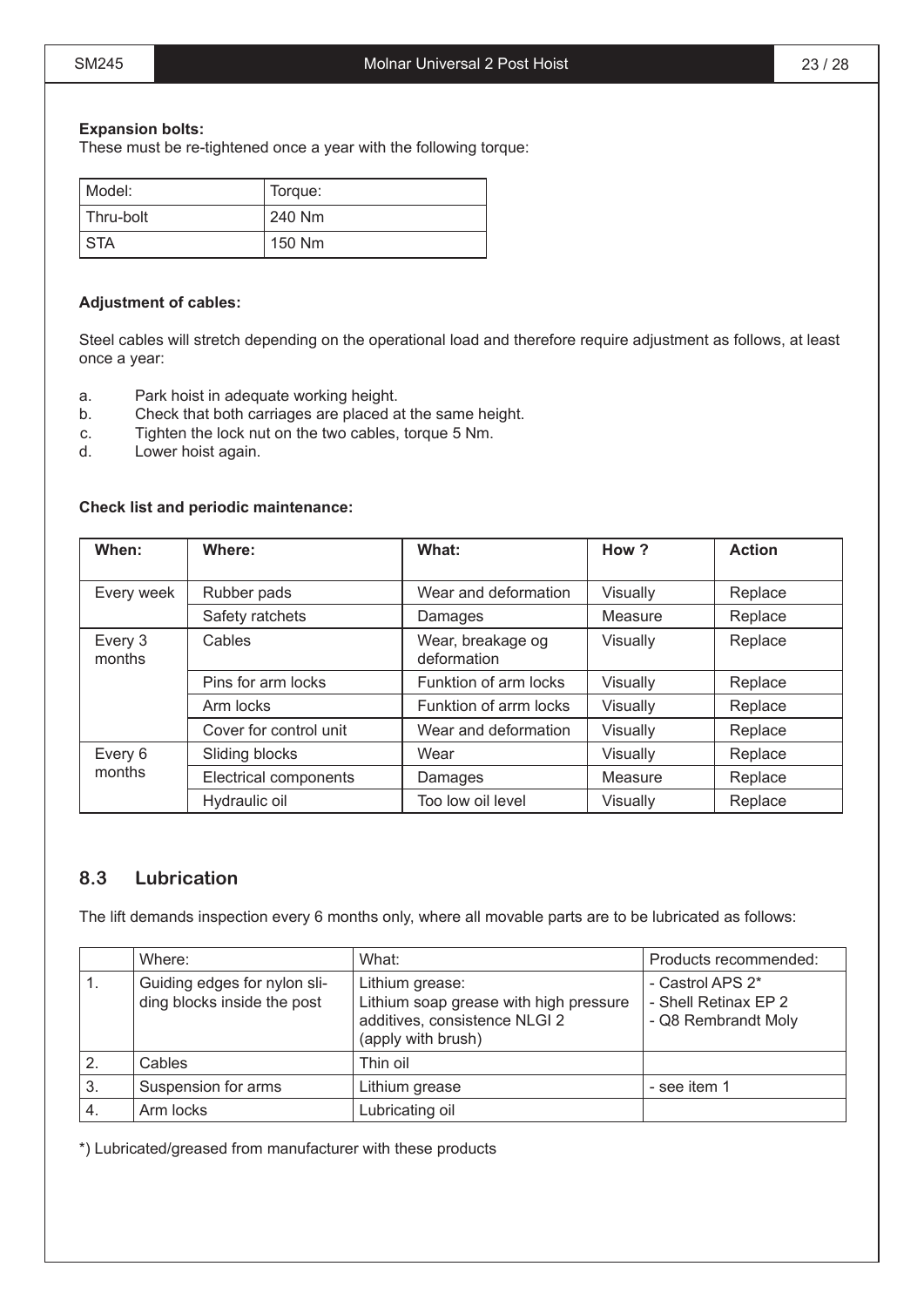#### **8.4 Cleaning:**

Cleaning of lifts to prevent corrosion damages.

Corrosive fluids as brake fluid, oil, fuel or other solvents must be wiped off immediately, otherwise damage will occur to the coating.

Special attention must be paid to the corrosive effect of salt in fall and winter periods. The cleansing agents must not have any abrasive effect, nor contain solvents.

The hoist must be cleaned at least once a week.

The hoist must be cleaned with a non-corrosive cleansing agent. Clean and wipe the hoist according to the following scheme:

| When:      | Where:   | How:           | Remarks: |
|------------|----------|----------------|----------|
|            | Pads     |                |          |
|            | Arms     |                |          |
| Every week | Carriage | Clean and wipe |          |
|            | Post     |                |          |

The manufacturer does not accept any claim concerning the paint peeling off or corrosion damages caused by missing or insufficient cleaning or maintenance.

#### **Repair of damages:**

Repair of damages on the coating must be carried out immediately in order to minimize the extent of the repair.

#### **The damages will typically be:**

Damages which do not affect the metal surface but affects the coating itself Damages going down into the metal surface.

#### **Repairs:**

Contact the manufacturer for guidance.

Please state RAL number of paint.

### **9 Inspections**

Before commissioning the hoist must be inspected according to the local national health and safety regulations.

Operational safety and reliability can only be guaranteed when the condition and function of the hoist are inspec-ted at regular intervals – still according to the local national safety regulations.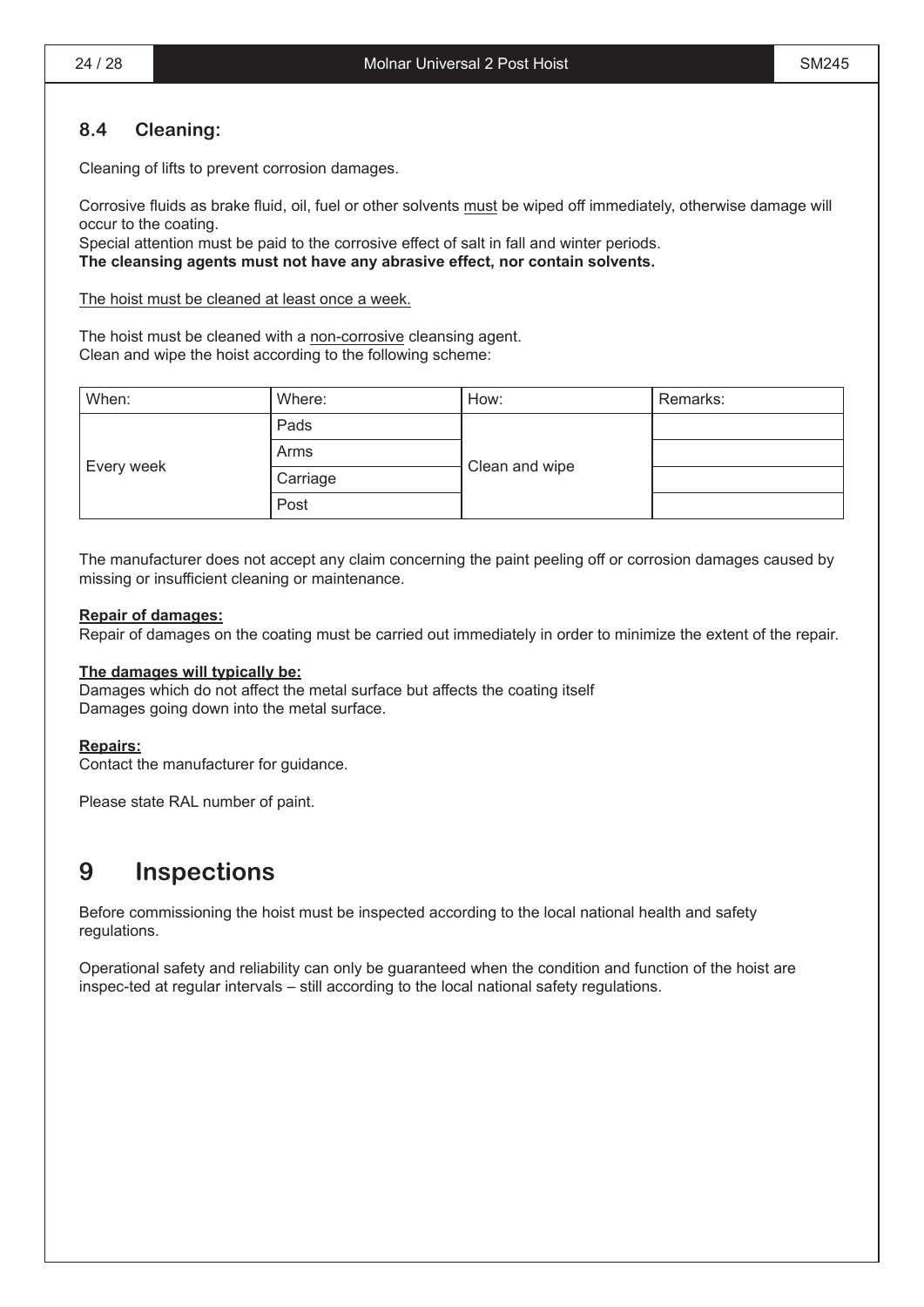### **10. Malfunctions**

#### **10.1 Actions in case of malfunctions**

In case of breakdown check the following points:

#### 1. Electricity cut

- 2. Main fuses
- 3. Electric motor(s)
- 4. Cable breakage
- 5. Obstruction under hoist

If these points are found in order but the hoist is still not working, the safety system has probably been activated, and the hoist must not be started or repaired by unqualified staff. Contact the nearest authorized service shop.

Do not start repairing the hoist until the main switch has been cut off. Do not disconnect the safety system and do not operate the hoist after breakdown and prior to repair.

#### **10.2 Trouble shooting chart**

| Symptoms                    |                                                                        | Check points                                                                                                                                | Remedy                                                                                                                                                                    |
|-----------------------------|------------------------------------------------------------------------|---------------------------------------------------------------------------------------------------------------------------------------------|---------------------------------------------------------------------------------------------------------------------------------------------------------------------------|
| Cable and safety<br>ratchet | Carriages and arms are<br>not at same level during<br>lifting          | Check if counter nuts at<br>1 <sup>1</sup><br>cable bushing are loose                                                                       | 1. Adjust cable to ensure<br>that carriages are at same<br>level<br>2. Adjust counter nuts and<br>tighten                                                                 |
|                             | Hoist does not lower<br>when DOWN button is<br>activated               | 1. Check if ratchet is enga-<br>ged<br>2. Check if solenoid coil gets<br>tension                                                            | 1. Raise hoist a little and<br>lower hoist afterwards<br>2. Repair cable connection if<br>possible, or lower ma-<br>nually according to emer-<br>gency lowering procedure |
|                             | Carriages and arms are<br>not at same level during<br>lowering         | Check oil level<br>1 <sup>1</sup><br>2. Check if there is air in the<br>hydraulic system.                                                   | 1. Fill in oil to correct oil level<br>2. Bleed hydraulic cylinder                                                                                                        |
|                             | Safety ratchet does not<br>work, neither during lifting<br>or lowering | 1. Check solenoid coil at<br>ratchet                                                                                                        | 1. Re-fit if necessary and<br>contact autopstenhoj                                                                                                                        |
| Cylinder and<br>pump unit   | Abnormal noise from<br>motor                                           | 1. Max. lifting capacity is<br>exceeded<br>2. P-max (setting of pressure<br>control valve) is set to low<br>3. Not sufficient hydraulic oil | 1. Limit load to max. capacity<br>or less<br>2. Adjust to P-max (see tech-<br>nical specifications).<br>3. Bleed cylinder and fill in oil<br>to correct oil level         |
|                             | Oil leakage                                                            | 1. Defective hydraulic hoses<br>2. Oil leakage from hydraulic<br>unions<br>3. Defective cylinder seals                                      | 1.<br>Replace hydraulic hose<br>2. Tighten hydraulic unions<br>3. Call authorized engineer                                                                                |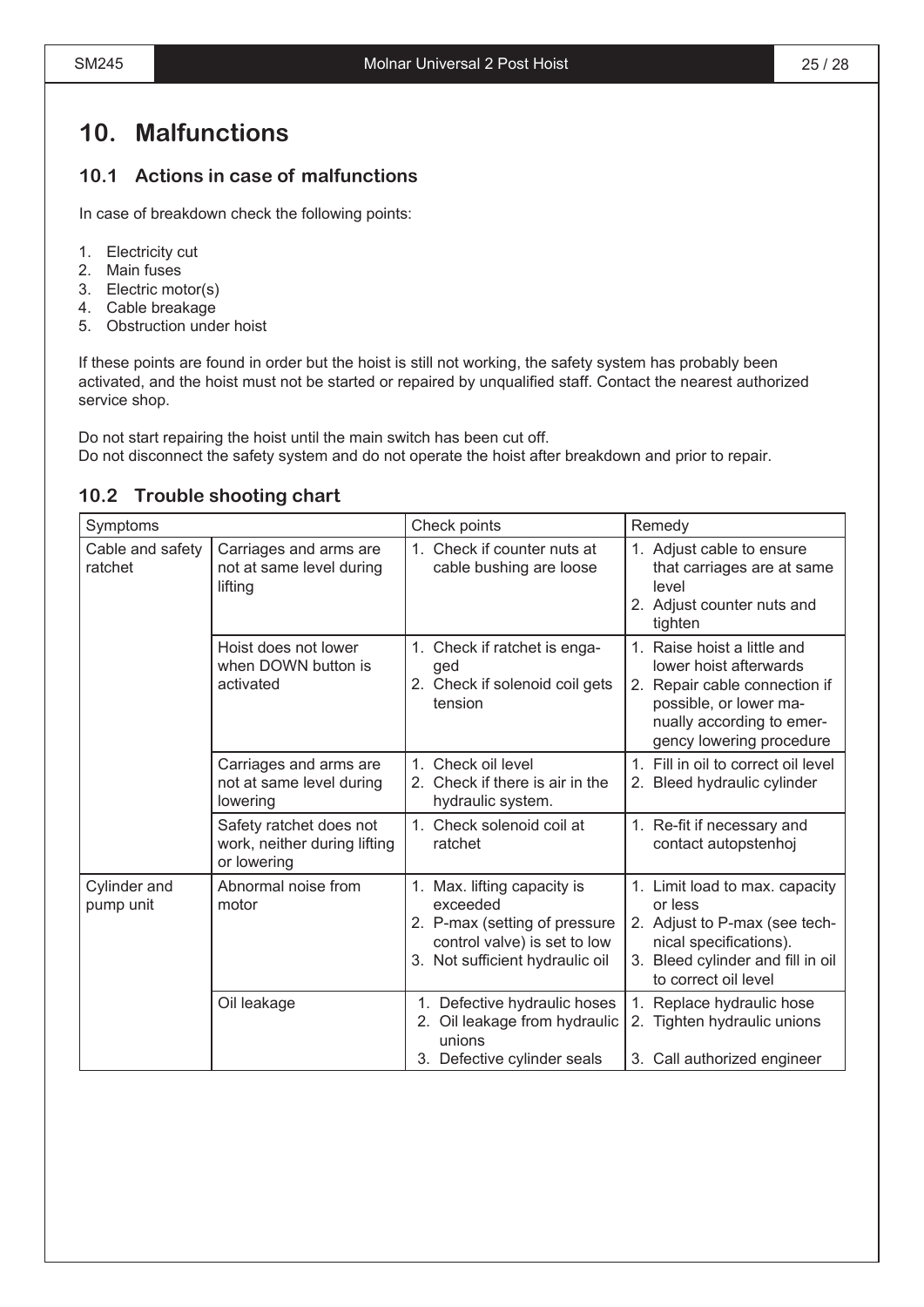| Symptoms                   |                                                                         | Check points                                                                                                                                                                                              | Remedy                                                                                                                                                                                                  |  |
|----------------------------|-------------------------------------------------------------------------|-----------------------------------------------------------------------------------------------------------------------------------------------------------------------------------------------------------|---------------------------------------------------------------------------------------------------------------------------------------------------------------------------------------------------------|--|
| Cylinder and<br>pump unit  | Polluted oil                                                            | 1. Hydraulic oil polluted by<br>water or other foreign de-<br>bris                                                                                                                                        | 1. Oil change - see oil specifi-<br>cations<br>2. First oil change 6 weeks<br>after installation<br>3. Afterwards regular oil chan-<br>ges (see section 8.2)                                            |  |
|                            | hoist does not rise                                                     | 1. Check for oil leakage or<br>damages on pump unit<br>2. Check that permissible<br>max. capacity is not ex-<br>ceeded<br>3. Check that pressure on<br>pressure control valve<br>(P-max.) is correct      | 1. Call for authorized engine-<br>er<br>2. Limit load to max. capacity<br>or less<br>3. Adjust valve (see technical<br>specifications)                                                                  |  |
|                            | hoist does not lower                                                    | 1. Check if safety ratchet is<br>engaged<br>2. Check if mains supply is<br>correct                                                                                                                        | 1. Raise hoist a little and<br>af-terwards lower<br>2. Check according to the<br>electrical points                                                                                                      |  |
|                            | the distributor for assistance                                          | Lower hoist manually according to emergency lowering procedure and contact afterwards                                                                                                                     |                                                                                                                                                                                                         |  |
| Electrical com-<br>ponents | Motor does not work and/<br>or an abnormal noise from<br>motor is heard | 1. Check if motor is damaged<br>2. Check if fuses are blown<br>3. Check if push button is<br>defective<br>4. Check if top limit switch is<br>working<br>5. Check if motor cable is<br>connected correctly | 1. Replace motor (call for<br>authorized engineer)<br>2. Replace fuses<br>3. Replace push button (call<br>for authorized engineer)<br>4. Lower hoist and start<br>again<br>5. Replace supply cable with |  |
|                            |                                                                         | 6. Check that mains voltage is<br>not lower than 200 V                                                                                                                                                    | cable of at least ø 3,5 mm <sup>2</sup><br>6. Increase mains voltage                                                                                                                                    |  |
|                            | Main switch (30 A) is<br>activated                                      | 1. Check coil for contactor<br>2. Check capacity of main<br>switch<br>3. Check if cable is defective                                                                                                      | 1. Replace (call for authorized<br>engineer)<br>2. Replace (call for authorized<br>engineer)<br>3. Replace after checking                                                                               |  |
|                            | Motor works but hoist<br>does not rise                                  | 1. Check that phases are con-<br>nected correctly and that<br>motor runs anti-clockwise<br>2. Check that hydraulic hoses<br>are defective                                                                 | 1. Interchange phases and<br>start again<br>2. Check according to points<br>for hydraulic cylinder and<br>pump unit                                                                                     |  |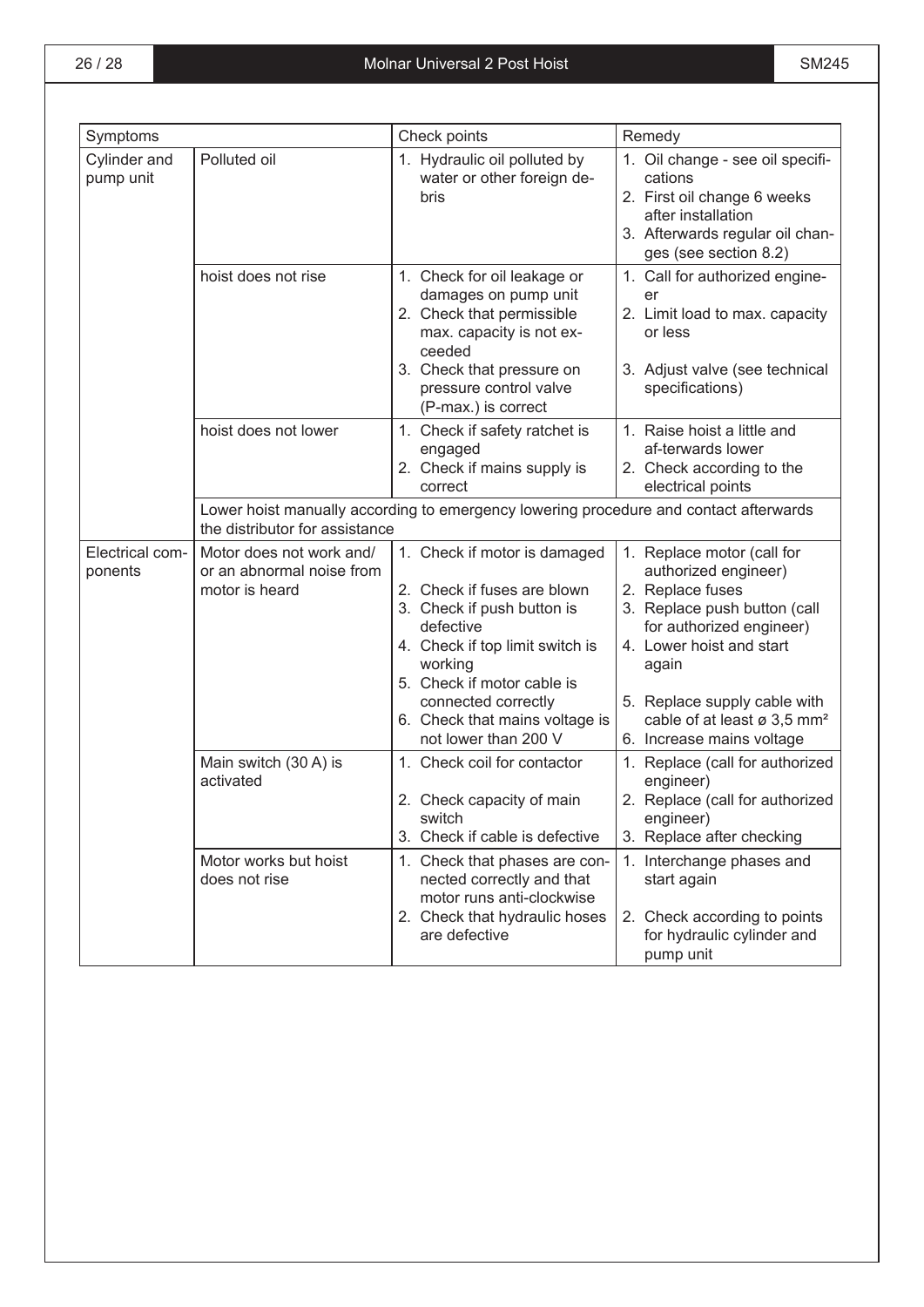# **11. Oil specifications**

|                             | - Semi-hydraulic hoist<br>(oil in hoist cylinder) | - Full-hydraulic hoist<br>- High-pressure No hoist<br>- 4-post hydraulic hoist<br>- Mistral H<br>- Multiflex | - Scissor hoist (3T)<br>- 2-post hydraulic<br>surface-mounted<br>- Micro 20/26 | Lubrication oil for<br>high-pressure hoist |
|-----------------------------|---------------------------------------------------|--------------------------------------------------------------------------------------------------------------|--------------------------------------------------------------------------------|--------------------------------------------|
| Additives:                  |                                                   | Anti-foam, anti-corrosion, anti-oxidation                                                                    |                                                                                |                                            |
| Other characteristics:      |                                                   | Water-separating                                                                                             |                                                                                |                                            |
| Viscosity:<br>$(cSt=mm2/s)$ | 75-120 cSt (40°C)                                 | 215 cSt (0°C)<br>32 cSt (40°C)                                                                               | 140 cSt (0°C)<br>22 cSt (40°C)                                                 | 65 - 110 (40°C)                            |
| Viscosity index:            | Min. 90                                           | 150                                                                                                          | 90                                                                             | min. 70                                    |
| Pour point:                 | Max. - 10°C                                       | Max. - 10°C                                                                                                  | Max. - 10°C                                                                    | Max. $-10^{\circ}$ C                       |
|                             |                                                   |                                                                                                              |                                                                                |                                            |
| ARAL                        | Aral vitam gf 100                                 |                                                                                                              |                                                                                | Aral konit 30                              |
| <b>AVIA</b>                 | Abilub hydr.oil rsl 100                           |                                                                                                              |                                                                                | Avilub mk 2000                             |
| <b>BP</b>                   | Energol hlp 100                                   | Bratran hv 32/shf 32                                                                                         | Bartran hy 22                                                                  | Vannellus m 2030                           |
| <b>CHEVRON</b>              | Hydraulic oil 100                                 | Mechanism Ips 32                                                                                             |                                                                                | EP industrial oil 68                       |
| <b>GALP</b>                 | Hidrolep 100                                      |                                                                                                              |                                                                                | <b>NR30</b>                                |
| <b>ESSO STATOIL</b>         | Nuto hp 100                                       | Hydraway hv 32                                                                                               | Hydraway hv 22                                                                 | Protectway 32                              |
| <b>FINA</b>                 | Hydran tsx 100                                    | Hydran ts 32                                                                                                 | Hydran ts 22                                                                   | Arusan 30                                  |
| GULF - Q8                   | Q8 haydn 100                                      | Q8 haydn 32                                                                                                  | Q8 haydn 22                                                                    | Q8 wagner 68                               |
| <b>MOBIL</b>                | Mobil dte 18                                      | Mobil dte 24                                                                                                 | Mobil dte 22                                                                   | Mobilarma 524                              |
| <b>NYNÄS</b>                | Td 39 ex                                          |                                                                                                              |                                                                                | Td 31 ex                                   |
| OK                          | Ok hydraulic oil 65                               | Super hydr. oil 32                                                                                           |                                                                                | Ultima eph 68                              |
| <b>SHELL</b>                | Tellus oil (S) 100                                | Tellus oil 32                                                                                                | Tellus oil 22                                                                  | Remula x 20 w                              |
| <b>NOROL</b>                | Hydraulikolje hm 100                              |                                                                                                              |                                                                                | Lagringsolje sae 20                        |
| <b>TEXACO</b>               | Rando oil 150                                     | Rando oil hd 32                                                                                              | Rando oil hd 22                                                                | Regal oil R&O 100                          |
| <b>IGOL</b>                 | Sonhodro 100 / hydro 30                           |                                                                                                              |                                                                                | Relax                                      |
| <b>VALVOLINE</b>            | Ultramax hlp 100                                  | Ultramax hvlp 32                                                                                             | Ultramax hvlp 22                                                               | Ultramax hlp 68                            |
| <b>SUNOCO</b>               | Sonvis 8100 wr 100                                | Sunvis 832 wr-hv                                                                                             | Sunvis 822 we-hv                                                               | Sunfill 2630                               |
| CASTROL                     | Hyspin aws/awh 100                                | Hyspin awh 32                                                                                                | Hyspin aws 22                                                                  | Rustilo 652                                |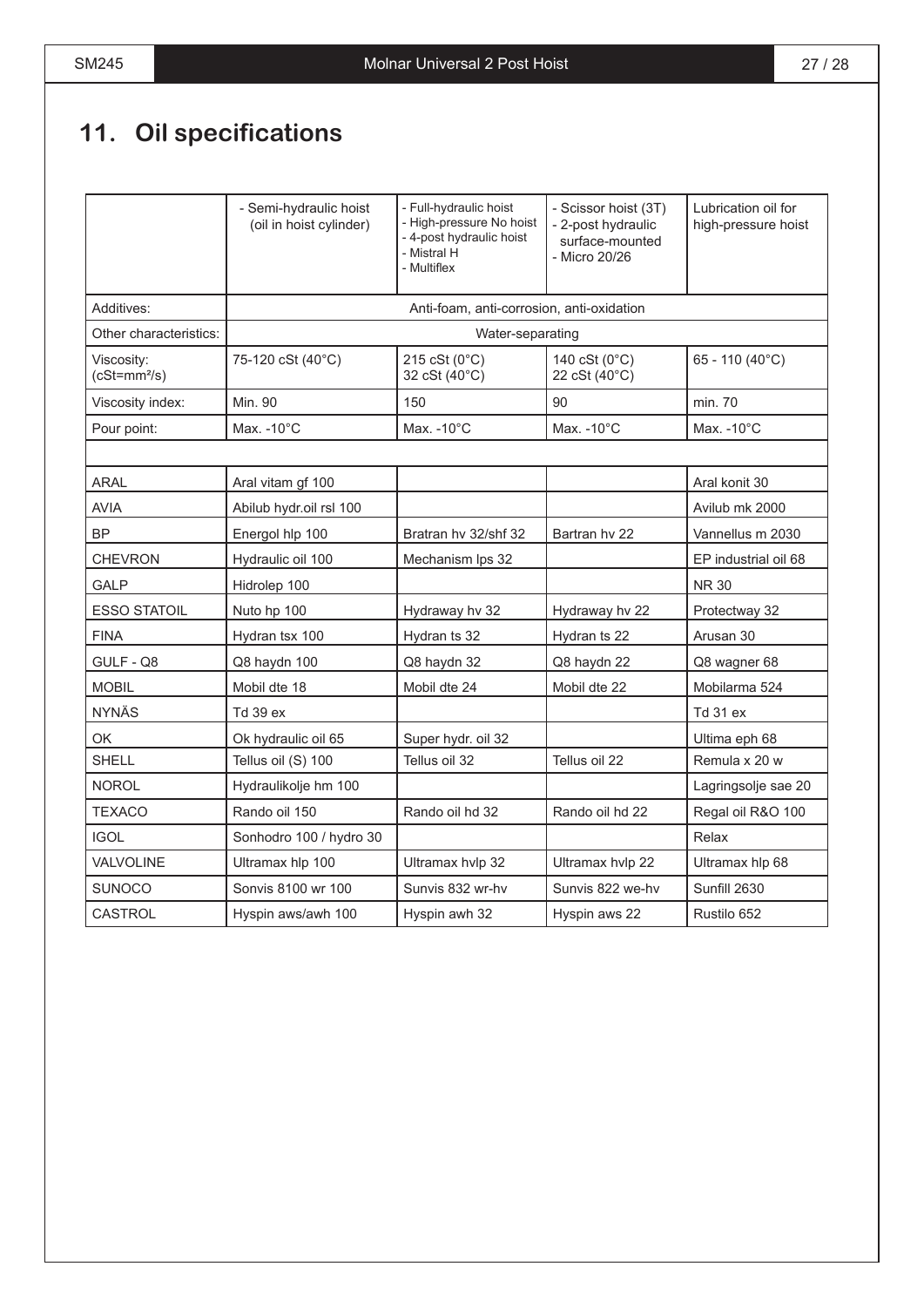### **12 Appendix: Wiring diagrams**

12.1 Wiring diagram 400 V

### **13 Appendix: Hydraulic diagrams**

13.1 Hydraulic diagram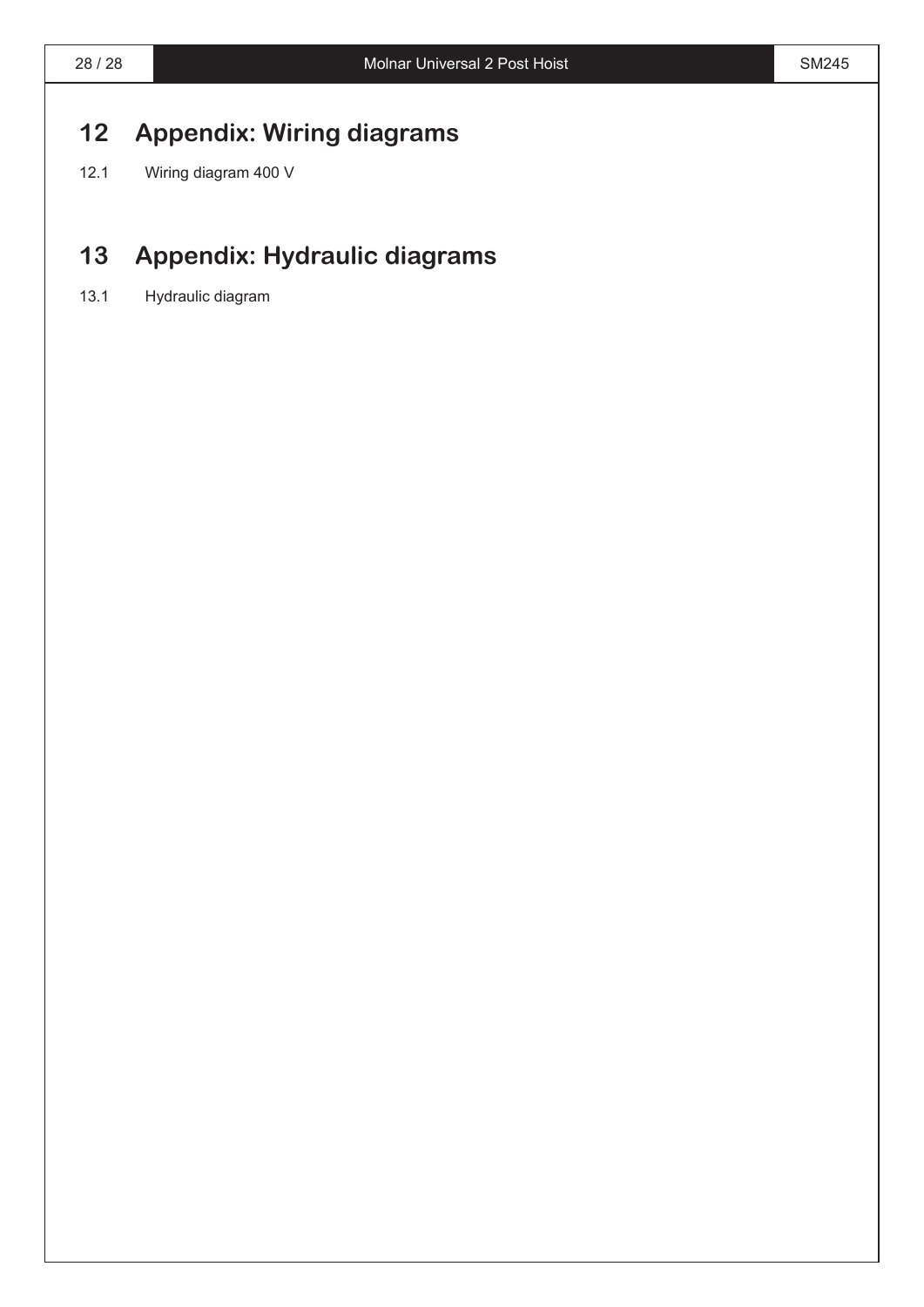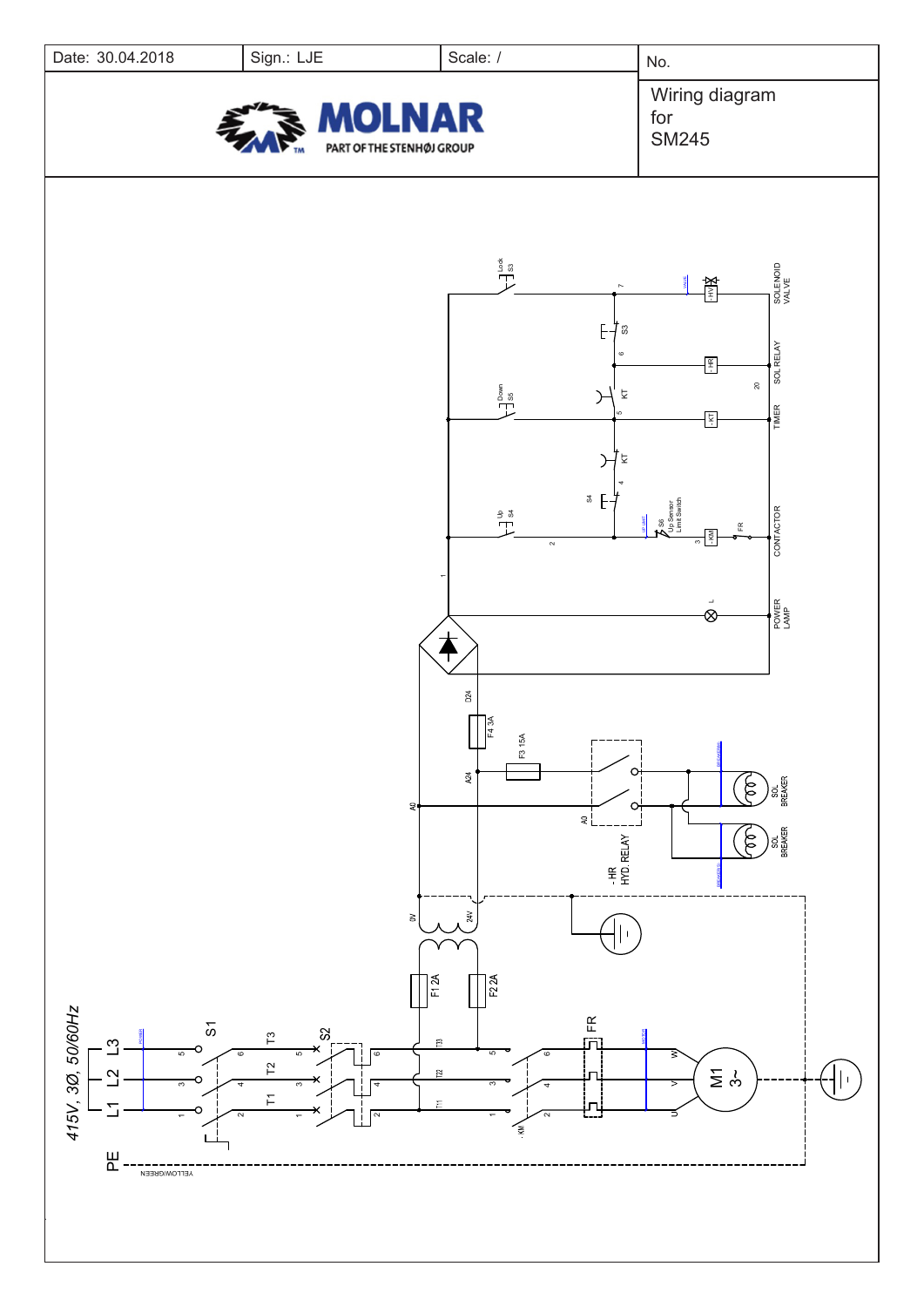